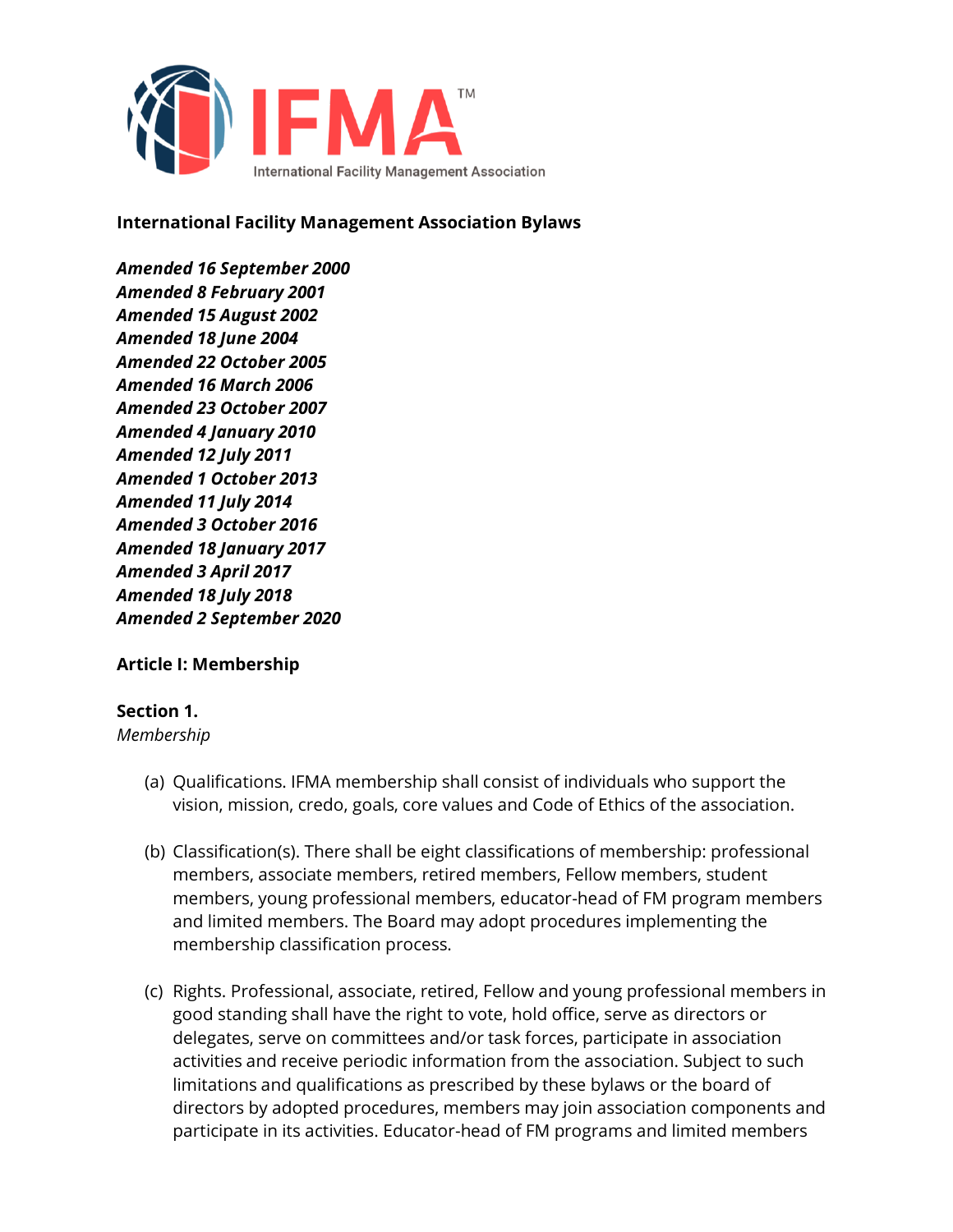cannot vote, hold office in the association or serve as a member of the board of directors. Student members cannot serve as officers of the association.

### **Section 2.**

### *Professional Member*

Professional membership is open to all facility professionals and instructors whose primary responsibilities are to provide, oversee or teach one (or more) facility management core competency(ies).

### **Section 3.**

#### *Associate Member*

Associate membership is open to individuals whose primary responsibilities include: business development; sales and/or marketing as a consultant; representation of a manufacturer, vendor, dealer, distributor; and/or providing facility-related products and services.

#### **Section 4.**

*Retired Member*

Retired membership is open to professional and associate members in good standing upon their permanent retirement from full-time employment in a position qualified for professional or associate membership.

#### **Section 5.**

*Fellow Members*

Fellow membership is open to individuals who have been bestowed the title of IFMA Fellow and who, as a result, are exempt from annual dues.

#### **Section 6.**

*Student Member*

Student membership is open to individuals who are engaged in full-time study at an accredited college or university.

#### **Section 7.**

*Young Professional Member*

Young professional membership is open to IFMA members that are 35 years of age or younger.

#### **Section 8.**

*Educator-Head of FM Program Member*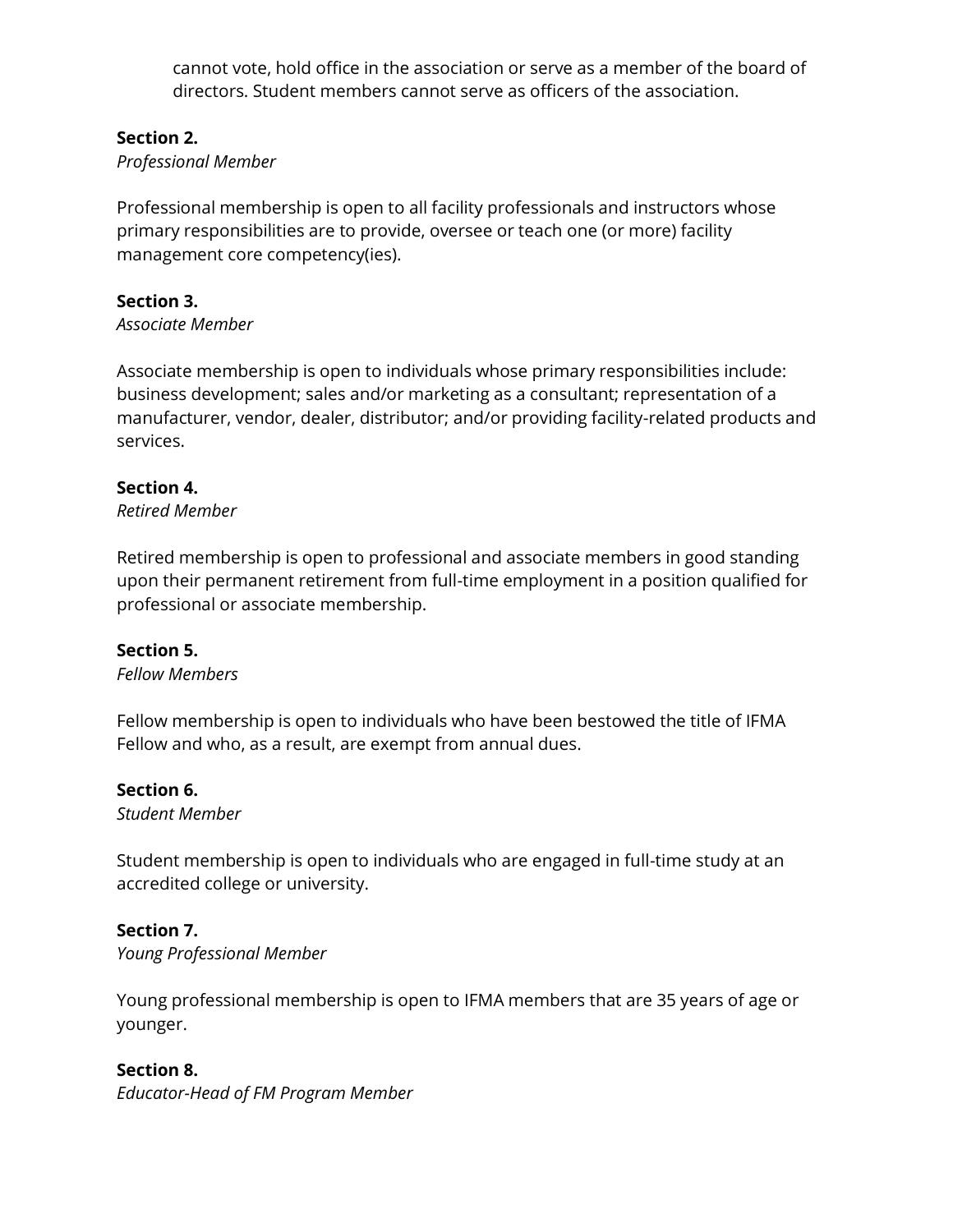Educator-head of FM program membership is open to individuals who are in a leadership role at an accredited college or university. In support of their work in advancing the profession, Educator-head of FM program members are exempt from dues.

### **Section 9.**

### *Limited Member*

Limited membership is open to individuals in special situations as defined and allowed by the Board of Directors. Limited members will have access to limited benefits. Limited membership shall apply to situations such as, but not limited to, members joining IFMA components from other organizations from which IFMA has a Memorandum of Understanding allowing activity such as joining certain components of the association, etc. Limited members cannot vote, hold office or serve as a Director of the association unless specifically allowed by the Board of Directors.

### **Section 10.**

*Limitation of Rights and Privileges*

Such rights and privileges of membership shall not include use of association resources, the association's name or intellectual property, or the association's membership directories for the direct promotion of products or services unless approved by IFMA Service Center of Excellence.

# **Section 11.**

*Application for Membership*

All applicants for membership shall complete an application and submit it with requisite dues as determined by Article II of these Bylaws.

# **Section 12.**

*Acceptance of Membership*

Upon approval and classification by IFMA Service Center of Excellence staff, the applicant shall be deemed a member of the association. The President and Chief Executive Officer may reject a membership application for cause, subject to review by the Executive Committee. In the event of rejection, the application and payment shall be returned to the applicant.

# **Section 13.**

*Term*

Membership shall be based on an annual term, renewable indefinitely and subject to reclassification, upon payment of dues as set by the Board of Directors in accordance with these Bylaws. All membership terms are approved by the Board of Directors.

**Section 14.** *Reclassification*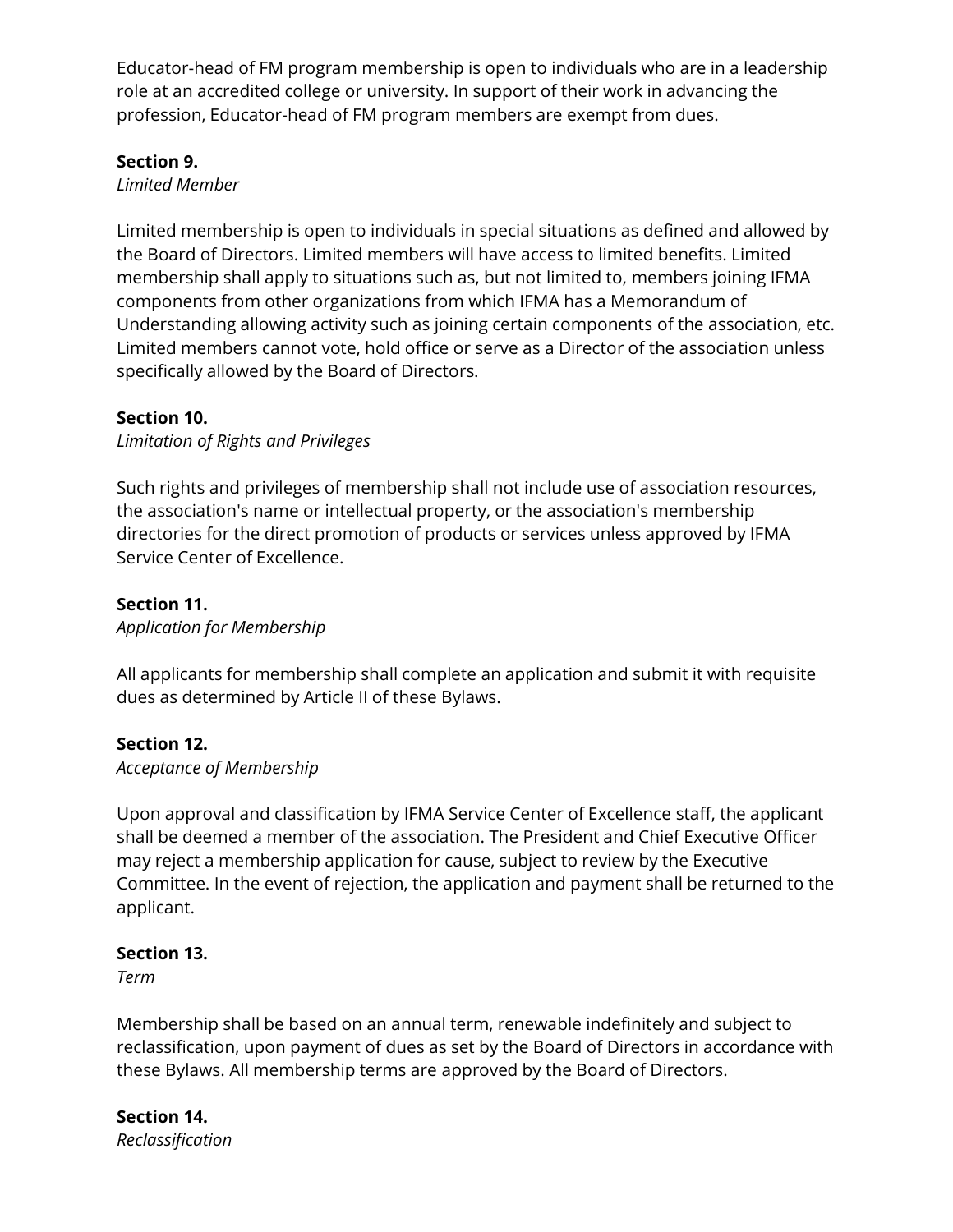If a member changes position or occupation and no longer qualifies for membership in the member's current classification, the member shall promptly notify IFMA Service Center of Excellence for reclassification. Subject to procedures adopted by the Board, IFMA Service Center of Excellence may, on a pro rata basis, make additional assessment for dues or a partial refund of dues based on the new membership class.

### **Section 15.**

*Resignation*

A resigning member is not entitled to a pro rata refund of dues, fees or charges paid previously.

### **Section 16.**

*Discipline*

Members may be disciplined for cause by the Executive Committee, subject to the review of the Board of Directors, after notice of the charges against the member and an opportunity to present a defense. Members only may be expelled by a unanimous vote of the Executive Committee or a two-thirds vote of the Board of Directors.

# **Article II: Dues and Fees**

# **Section 1.**

*Membership Dues*

The Board of Directors shall set all membership dues and fees, which shall reflect membership classification and the global and geographic needs of the membership. The Board of Directors may require additional dues payments or fees to join or participate in association components or to participate in other association activities. The Board of Directors may establish provisions and guidelines for complimentary membership in the association. Criteria for complimentary membership and limited membership shall be stated in board policy when such memberships are allowed.

# **Section 2.**

*Payment of Dues*

All dues, including dues attributable to membership in a component, must be paid directly to the association unless otherwise approved by the Board of Directors. IFMA Service Center of Excellence shall send annual dues notices to all members at least 60 days prior to the membership anniversary date, which shall be payable upon receipt. Dues may be paid on an annual or pro-rata basis as determined by the Board of Directors and as stated in Board policy.

# **Section 3.**

*Procedure for Non-Payment*

If the annual dues of any member remain unpaid after the anniversary date, a final notice shall be sent. If a member's dues remain unpaid for a period of time as determined by the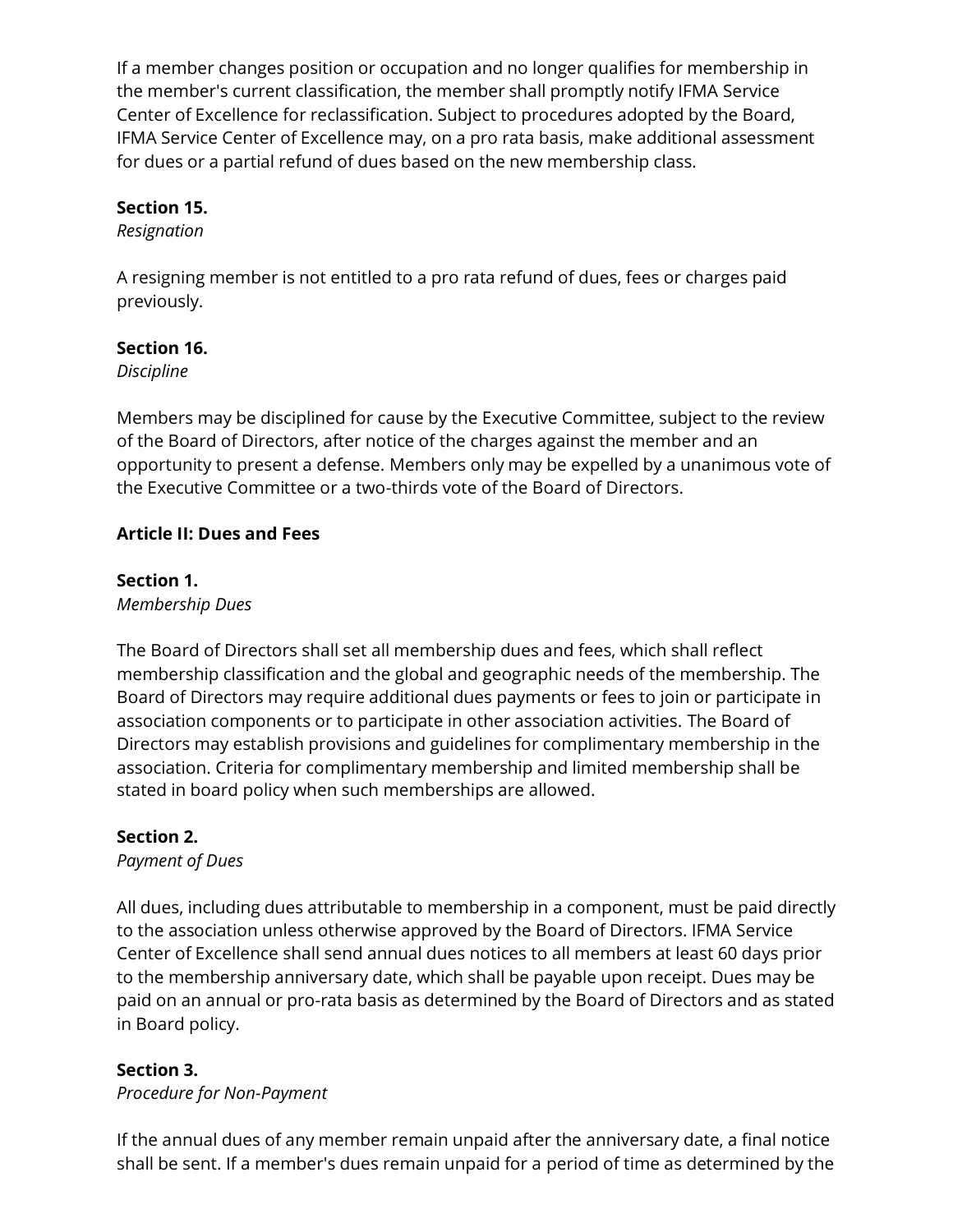Board of Directors after final notice, such membership shall be terminated automatically. If satisfactory explanation for non-payment is provided to IFMA Service Center of Excellence, the membership may be reinstated on terms in accordance with such procedures, if any, established by the Board of Directors.

### **Section 4.**

*No Assessments*

Association components do not have the power to levy any special assessment on any member of the association, other than regular annual dues and reasonable and necessary fees for attendance at association and component meetings, conferences, seminars and special events. Voluntary contribution programs for component support or other purposes may be established by the Board of Directors. The Board of Directors may, on a case-by-case basis or by adopted procedures, allow components the ability to charge additional and/or supplemental fees for services rendered by such component.

# **Section 5.**

*Membership Transfers between Chapters and Councils* 

Members who transfer to another chapter or council will be required to pay the appropriate fee for services in order to receive membership benefits for the new chapter or council. IFMA Service Center of Excellence will prorate and adjust chapter dues remittances accordingly.

# **Article III: Officers, Directors and Official Staff**

# **Section 1.**

*Positions, Qualifications and Terms*

- (a) Positions
	- i. The officers shall be the Chair, First Vice Chair and Second Vice Chair as stated in the Constitution. No person shall hold more than one officer position at the same time.
	- ii. From time to time, the Chair shall fix a number between seven and 10 as the number of non-officer Directors. A reduction by the Board in the number of Directors shall not reduce the term of any Director then in office. The Chair shall appoint all Directors. From the date that the results of the Officers' elections are distributed to the membership through June 30 of the same year, the incoming Chair may fix the number of Directors and appoint new Directors, to take effect on July 1. After the Chair or incoming Chair has notified the President and Chief Executive Officer of the appointment of a Director, the Director shall receive notice for any future meetings of the Board, notwithstanding that the Director's appointment is not yet effective.
	- iii. The official staff shall consist of the President and Chief Executive Officer (Ex-Officio) and Secretary.
	- iv. The Chair shall invite the Immediate Past Chair to attend meetings of the Board of Directors, with the right to speak and make motions but not to vote.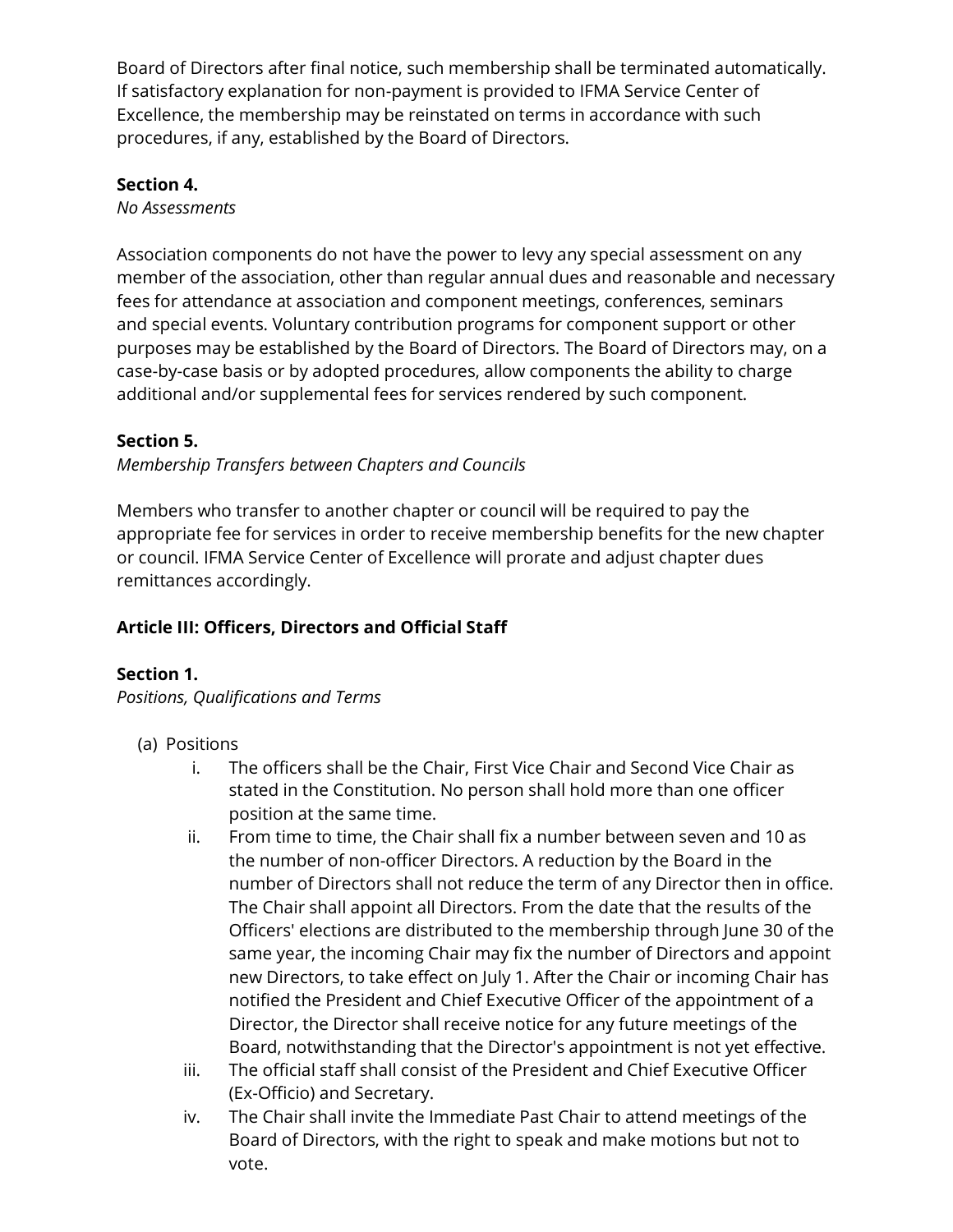- (b) Qualifications. All officers, Directors and official staff shall be over 18 years of age. As stated in Article I of these Bylaws, professional, associate, retired, young professional and Fellow members may serve as officers. All Officers, Directors, and the President and Chief Executive Officer shall be members of the association in good standing.
- (c) Terms
	- i. Officers shall serve for a one-year term commencing on July 1 and continuing through June 30 and until their successors are elected and qualified, or until their earlier resignations or removals. No member shall be eligible to serve more than two consecutive terms in the same office.
	- ii. Directors shall serve for a three-year fixed term commencing on July 1 and continuing through the third June 30 after their appointment and until their successors are appointed and qualified, or until their earlier resignations or removals. On an exception basis, Directors may be appointed for a term of less than three years.

# **Section 2.**

#### *Officer Election Procedure*

- (a) Nominating Committee Procedures: The Nominating Committee shall make one or more nominations for each elected office and submit its nominations to the President and Chief Executive Officer by March 1.
- (b) Nomination Process: The Officers shall be elected by the membership. Only those candidates for office who are nominated in accordance with the procedures outlined in this Article, by the Nominating Committee or by petition, shall be deemed eligible for election. All nominees must submit to the President and Chief Executive Officer by March 16, a signed statement consenting to candidacy and agreeing to serve if elected.
- (c) Petition Process: A candidate may be nominated by petition signed by at least 30 association members. The required signatures must be from members of at least three different association components. A petition must be submitted to the President and Chief Executive Officer by March 16.
- (d) Balloting Process: The President and Chief Executive Officer shall submit a ballot, containing the names of those candidates nominated by the Nominating Committee and those nominated by petition, to all members in good standing by April 1. The ballot shall list the name, title and address of each candidate, a brief statement by each candidate (the specific requirements of which may be determined by the Board) and a notification indicating whether the candidate's nomination was by the Nominating Committee or petition.

# **Section 3.**

*Vacancies*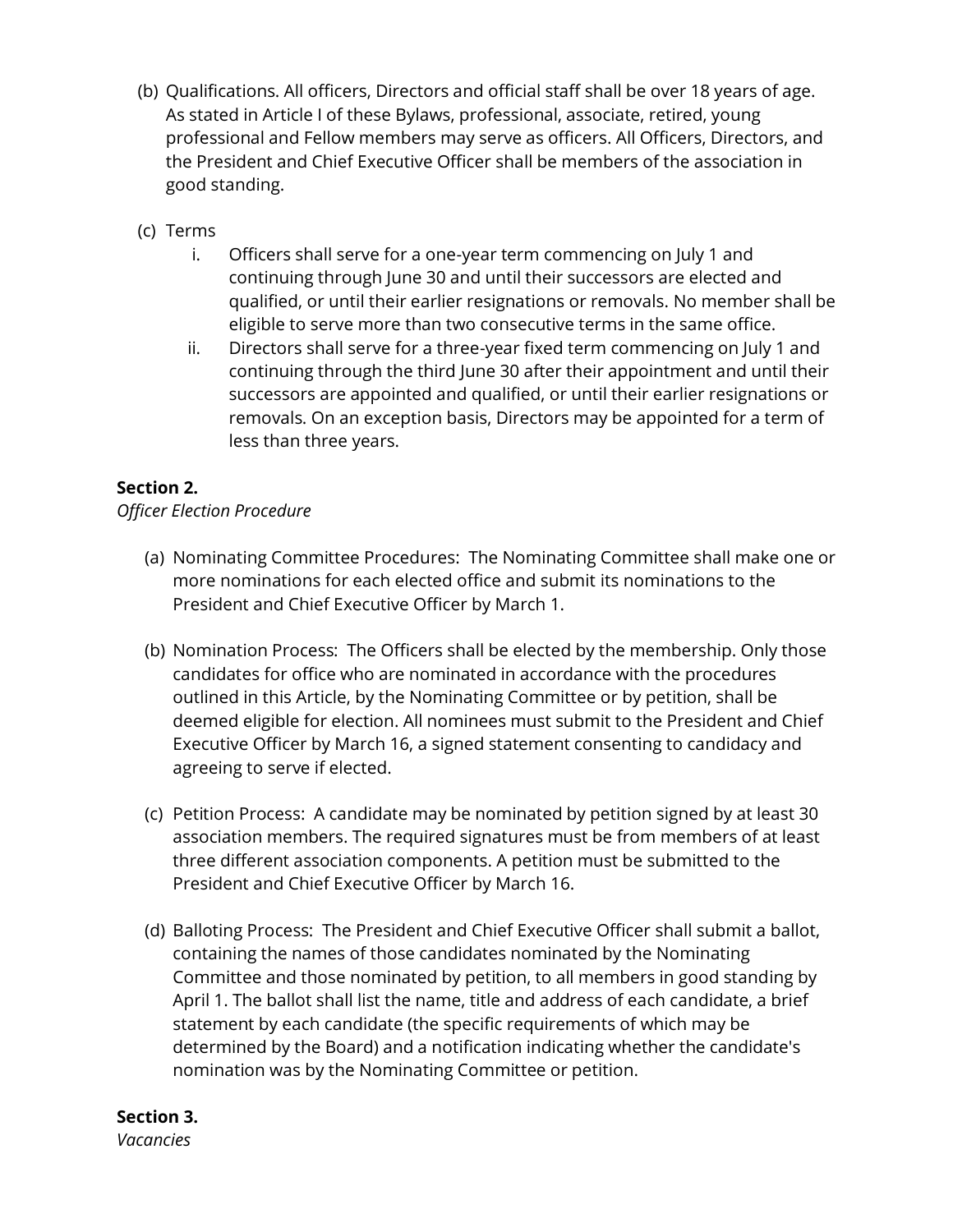In the event of a vacancy in the office of Chair, the First Vice Chair shall succeed the Chair for the remainder of the Chair's term. In the event of a vacancy in the office of First Vice Chair, the Second Vice Chair shall succeed the First Vice Chair for the remainder of the First Vice Chair's term. A vacancy in the office of Second Vice Chair shall be filled by a member of the Board of Directors, selected by a majority vote of the Board of Directors, even if the remaining members of the Board constitute less than a quorum, for the remainder of the Second Vice Chair's term. No advance notice shall be necessary for filling a vacancy in the office of Second Vice Chair at a regular meeting of the Board. A vacancy in a Director's position shall be filled by appointment by the Chair for the remainder of the replaced Director's term.

### **Section 4.**

*Chair*

The Chair is the Chairman of the Board of Directors. The Chair shall preside over all meetings of the Executive Committee, Board of Directors and House of Delegates; have oversight for the business of the association; ensure that all directives, resolutions, adopted procedures, and policies of the Board of Directors and Executive Committee are put into effect; monitor the activities of the association's President and Chief Executive Officer. The Chair may designate a parliamentarian to assist at any meeting.

# **Section 5.**

*First Vice Chair*

The First Vice Chair shall preside over meetings when the Chair is absent.

# **Section 6.**

*Second Vice Chair*

The Second Vice Chair shall preside over meetings when both the Chair and First Vice Chair are absent.

# **Section 7.**

*President and Chief Executive Officer* 

- (a) General duties. The Board of Directors shall employ a President and Chief Executive Officer. The President and Chief Executive Officer's roles and responsibilities are for overall responsibility for directing, managing and conducting the business of the association, subject to the Articles of Incorporation, the Constitution, these Bylaws and the policy decisions of the Board of Directors. Unless otherwise stated or unless such duties are in the nature of policy making, all duties imposed on the association by law, the Articles of Incorporation, the Constitution and these Bylaws shall be duties of the President and Chief Executive Officer, including, but not limited to, the power to:
	- a. approve, revise and authorize use of copyrights and trademarks;
	- b. adopt guidelines for supervision of the activities of association staff; and
	- c. determine the date and location of the association's annual conference at least 180 days in advance.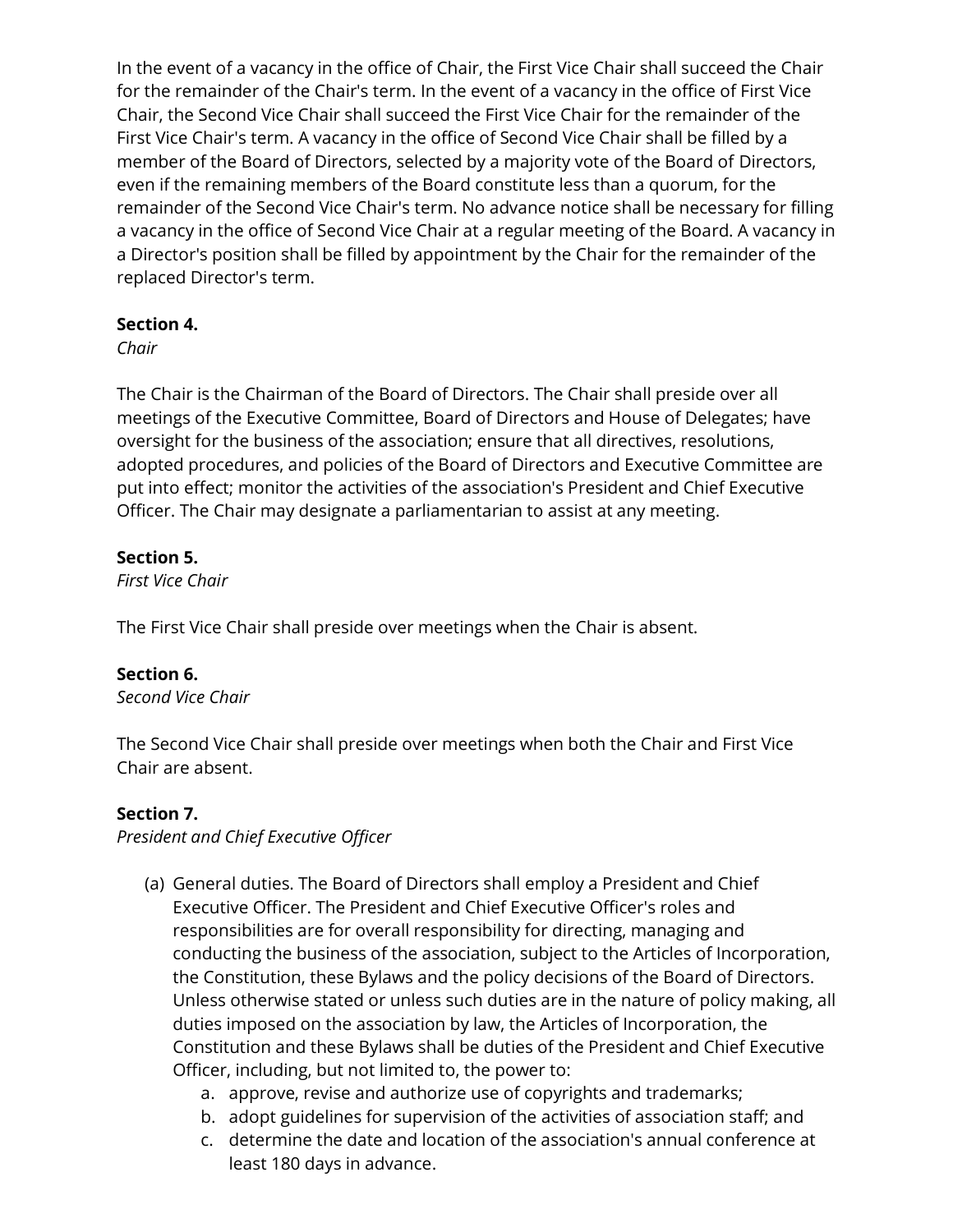- (b) Specific duties. The President and Chief Executive Officer shall attend all regular meetings of the House of Delegates, Board of Directors and Executive Committee. The President and Chief Executive Officer shall prepare an annual budget for presentation to the Finance Committee and Board of Directors. Unless otherwise provided, the President and Chief Executive Officer shall provide all notices required by law, the Constitution, and these Bylaws and receive all communications addressed to the association. The President and Chief Executive Officer shall maintain a record with all current policies and procedures adopted by the Board and shall distribute copies of the record to any member, regardless of membership class, upon request and payment of a fee to cover the cost of duplication, processing and delivery.
- (c) Delegation. Any duty assigned to the President and Chief Executive Officer by law, the Constitution, these Bylaws, Board policies, adopted procedures or directives may be delegated by the Board or the President and Chief Executive Officer to a member of the association staff. When there is no President and Chief Executive Officer in office, the powers and duties of the President and Chief Executive Officer shall rest with the Executive Committee, which may delegate some or all of such powers and duties to an acting President and Chief Executive Officer.

### **Section 8.**

### *Secretary*

The President and Chief Executive Officer shall, with the approval of the Board, appoint a corporate Secretary, who may be a member of the association staff. The Secretary shall maintain the association's corporate records and perform the obligations of a corporate Secretary required by law. The President and Chief Executive Officer may appoint a recording secretary for meetings of the Executive Committee, Board of Directors and House of Delegates.

# **Section 9.**

#### *General duties*

In addition to those duties detailed in these Bylaws, the Officers, Directors and official staff shall perform such additional duties as prescribed by law, the Constitution and the Board's policies, adopted procedures, and directives, and such customary duties as detailed in the association's adopted parliamentary authority.

# **Section 10.**

*Discipline*

- (a) The Board of Directors may subject an Officer or Director to discipline, including but not limited to suspension, but not to include removal from office, for cause, after affording the officer or Director notice and the opportunity to be heard.
- (b) An elected Officer only may be removed from office for cause, following the removal procedure prescribed in the association's adopted parliamentary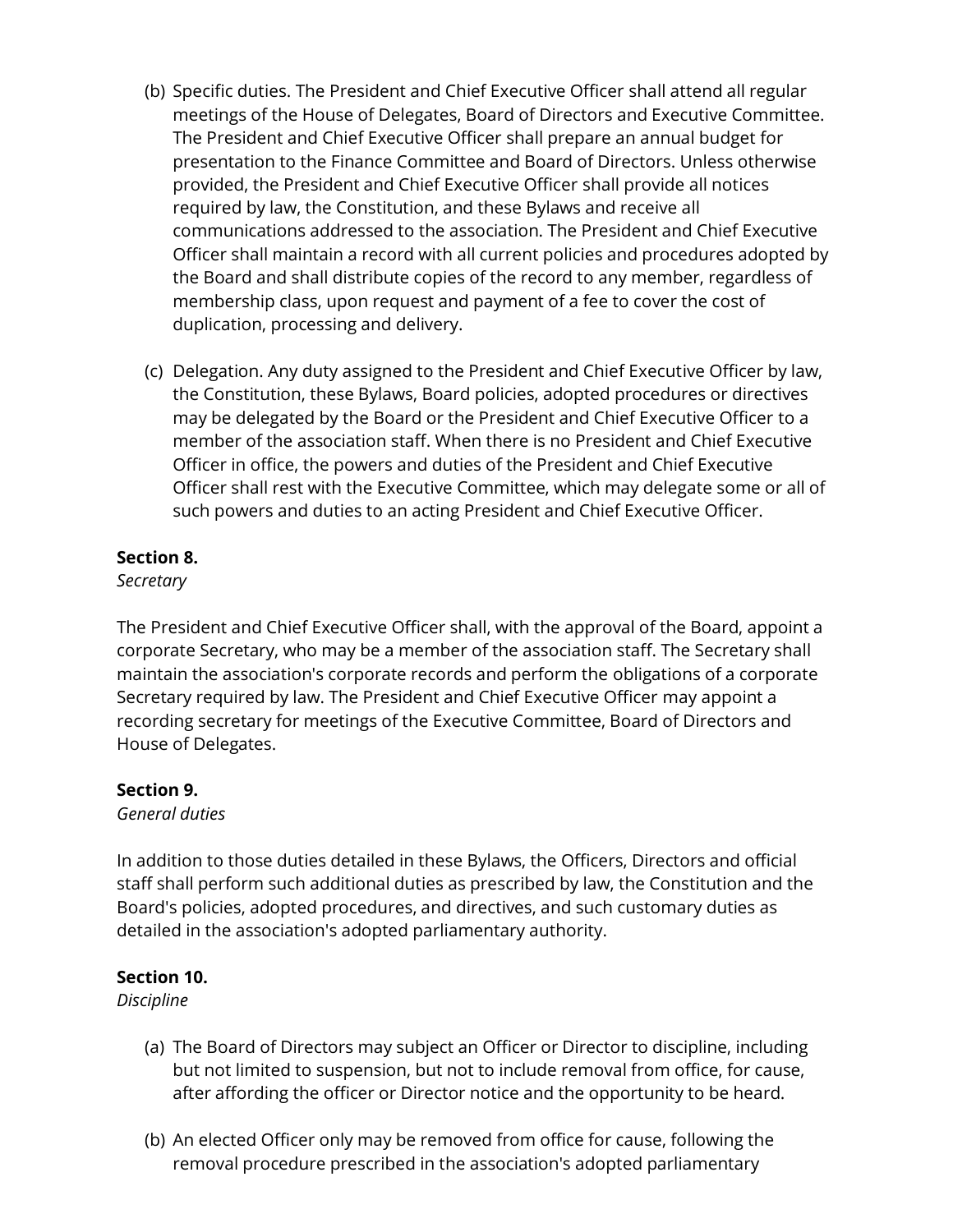authority as modified by these Bylaws. The Ethics Committee shall investigate and prosecute charges against the Officer, with a hearing on such charges to take place before the disinterested members of the Board. If the Board votes by a two-thirds vote to recommend removal of the Officer, it shall submit the question of removal to all members in good standing for a vote without a meeting as provided in the Constitution. The Officer shall be removed only by a majority of those members voting.

- (c) A Director only shall be removed from office for cause by a two-thirds vote by the Board of Directors, after affording the Director notice and the opportunity to be heard.
- (d) The President and Chief Executive Officer and the Secretary shall serve at the pleasure of the Board of Directors and may be removed from office by the Board with or without cause. The Board's authority to remove the President and Chief Executive Officer from office shall be without prejudice to his or her contract rights as an employee of the association.

# **Article IV: Board of Directors**

### **Section 1.**

#### *Powers and Responsibilities*

In addition to such powers, authority and responsibilities vested in the Board of Directors by the Constitution [Const. Art. V, § 1], the Board shall have all power and authority of the association not otherwise delegated to another body or individual by law, the Articles of Incorporation, the Constitution or these Bylaws, including, but not limited to, the power to:

- (a) enact policies and procedures for the governance of the association, including a Code of Ethics, a conflict-of-interest policy, a communications policy and a policy for indemnification of individual officers, Directors and employees of the association; provided that such policies and procedures are consistent with applicable law, the Articles of Incorporation, the Constitution, and these Bylaws;
- (b) approve, revise and authorize use of a corporate seal, association marks, certification marks, logos, and other intellectual property protected by law;
- (c) approve the budget, approval of which shall constitute authorization to spend within its limits unless otherwise provided by the Board;
- (d) establish the location of the principal corporate office, a registered office in the state of Michigan, USA and such additional offices as it may deem useful or necessary;
- (e) approve the annual independent audit of the association's financial condition;
- (f) adopt rules for its own proceedings.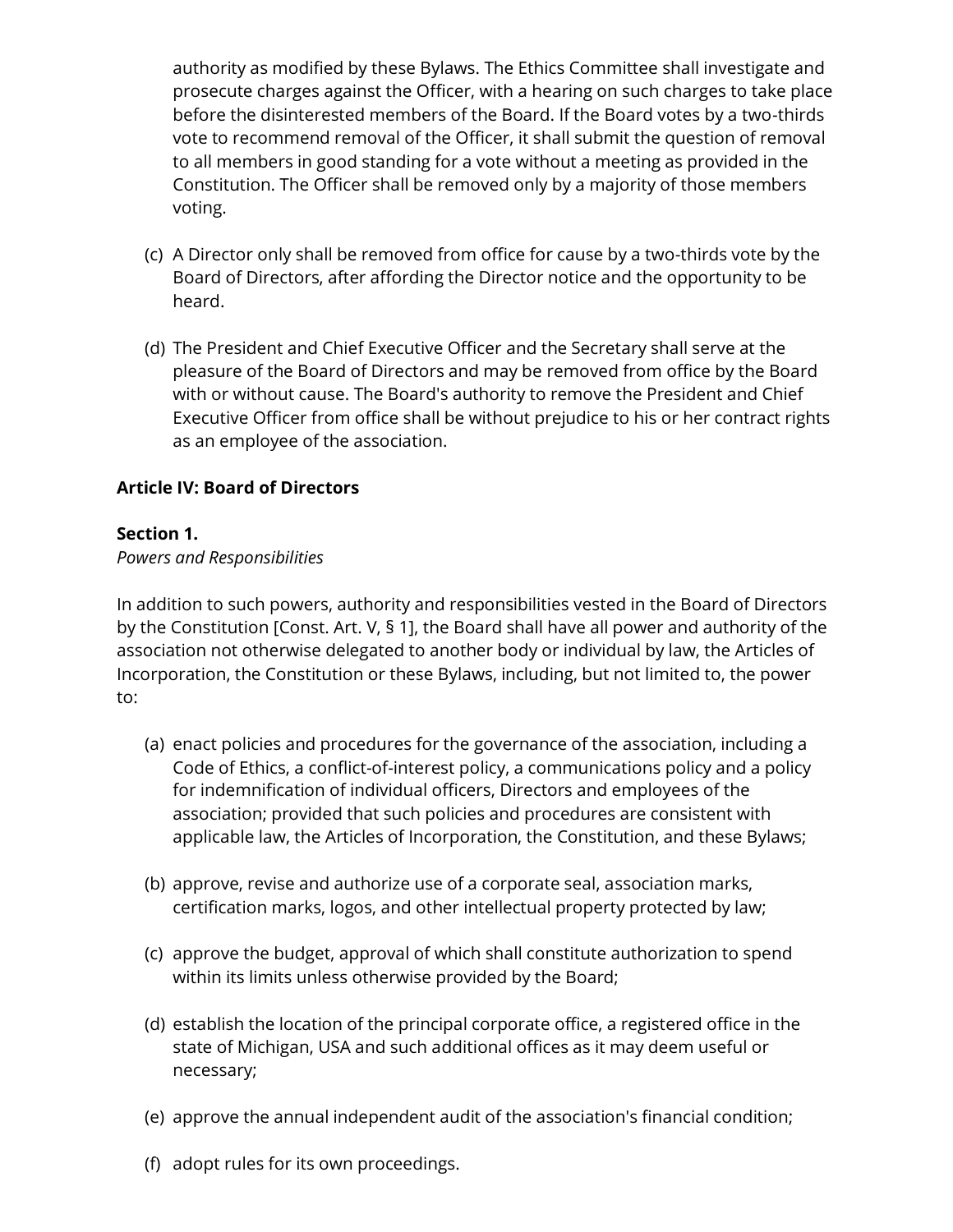Unless otherwise stated, all duties in the nature of policy making imposed on the association by law, the Articles of Incorporation, the Constitution and these Bylaws shall be duties of the Board of Directors.

#### **Section 2.**

*Board of Directors' Meetings*

- (a) Regular meetings. Regular meetings of the Board of Directors shall be held at least two times a year at the call of the Chair at such time and place as determined by the Chair, in consultation with the President and Chief Executive Officer. The President and Chief Executive Officer shall provide at least 30 days' notice of the time and place of regular meetings.
- (b) Special meetings. The Chair, the Executive Committee or four members of the Board may request a special meeting by informing the President and Chief Executive Officer and stating the purpose for which the special meeting is to be called. The special meeting shall take place at such time and place as determined by the Chair in consultation with the President and Chief Executive Officer, but shall be scheduled no less than 30 days after the President and Chief Executive Officer has received the request for a special meeting. The President and Chief Executive Officer shall call the special meeting and provide members of the Board with at least one week's notice of the time and place of the meeting stating the purpose for which the special meeting is to be called. In case of emergency, such notice as is practical shall be deemed adequate. No business shall be transacted at a special meeting except in regard to the purpose stated in the meeting notice.
- (c) Quorum. A majority of the members of the Board shall constitute a quorum.
- (d) Agenda. Any member of the Board may submit a business item to the President and Chief Executive Officer 20 days in advance of a regular Board meeting for inclusion on the agenda. In consultation with the President and Chief Executive Officer, the Chair shall determine the order of business on the agenda. The agenda shall be circulated to all members of the Board at least three days before the meeting. The pre-circulated agenda shall constitute the order of business for the meeting unless the Board by majority vote reorders the business items at the beginning of the meeting. A business item requiring action not on the precirculated agenda may be introduced only pursuant to a two-thirds vote.
- (e) Procedural Rules. Three members of the Board of Directors may demand that any vote be counted. Except as varied by special rule adopted by the Board, the provisions of "Robert's Rules of Order Newly Revised" applicable to small boards shall apply at all meetings of the Board of Directors regardless of the size of the Board.
- (f) Teleconference. Meetings may be held by teleconference provided that all members of the Board have access to teleconference facilities and all participants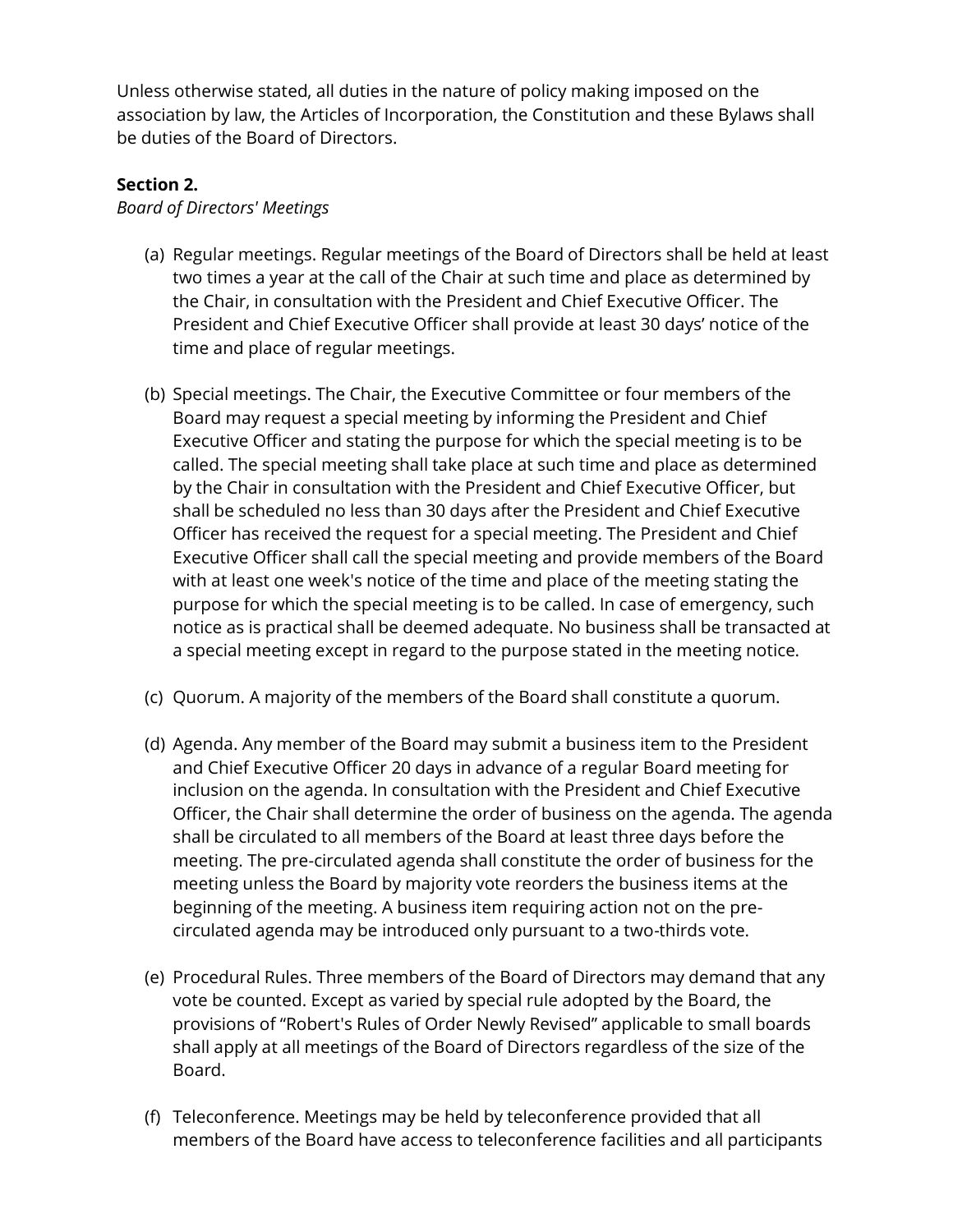in the meeting can hear and be heard by all other participants in the meeting.

(g) Action without a Meeting. Any action required or permitted to be taken by the Board may be taken without a meeting if all members of the Board consent in writing.

### **Section 3.**

*Attendance*

If any member of the Board of Directors fails to attend two consecutive meetings without satisfactory excuse, the Chair, after communication with such member, may declare the position vacant, subject to the member's right to appeal the Chair's determination to the full Board.

#### **Section 4.**

*Salaries*

No salaries shall be paid to members of the Board of Directors, except for the President and Chief Executive Officer.

#### **Section 5.**

*Expenses*

Reimbursement of expenses incurred by a member of the Board of Directors shall be approved by the President and Chief Executive Officer for any and all association business expenses incurred by, for or on behalf of the association. Expenses incurred by the President and Chief Executive Officer shall be approved by the Chair or the Chair's designee.

# **Article V: House of Delegates**

#### **Section 1.**

*House of Delegates Power, Authority, and Composition*

The power, authority and composition of the House of Delegates shall be as stated in the Constitution. Except for such votes as are provided for by the Constitution and these Bylaws, and as otherwise required by law, all the powers, rights and privileges of the association's membership exercisable at any meeting, whether annual or special, shall be exercised by the House of Delegates.

# **Section 2.**

*House of Delegates Representation*

(a) Delegates. Each certified chapter, council, community and student chapter shall choose Delegates in accordance with procedures adopted by such components, which procedures shall conform to the Constitution, these Bylaws, and any policies and adopted procedures of the Board. The Board shall adopt procedures for the selection of delegates representing the members-at-large. Each component shall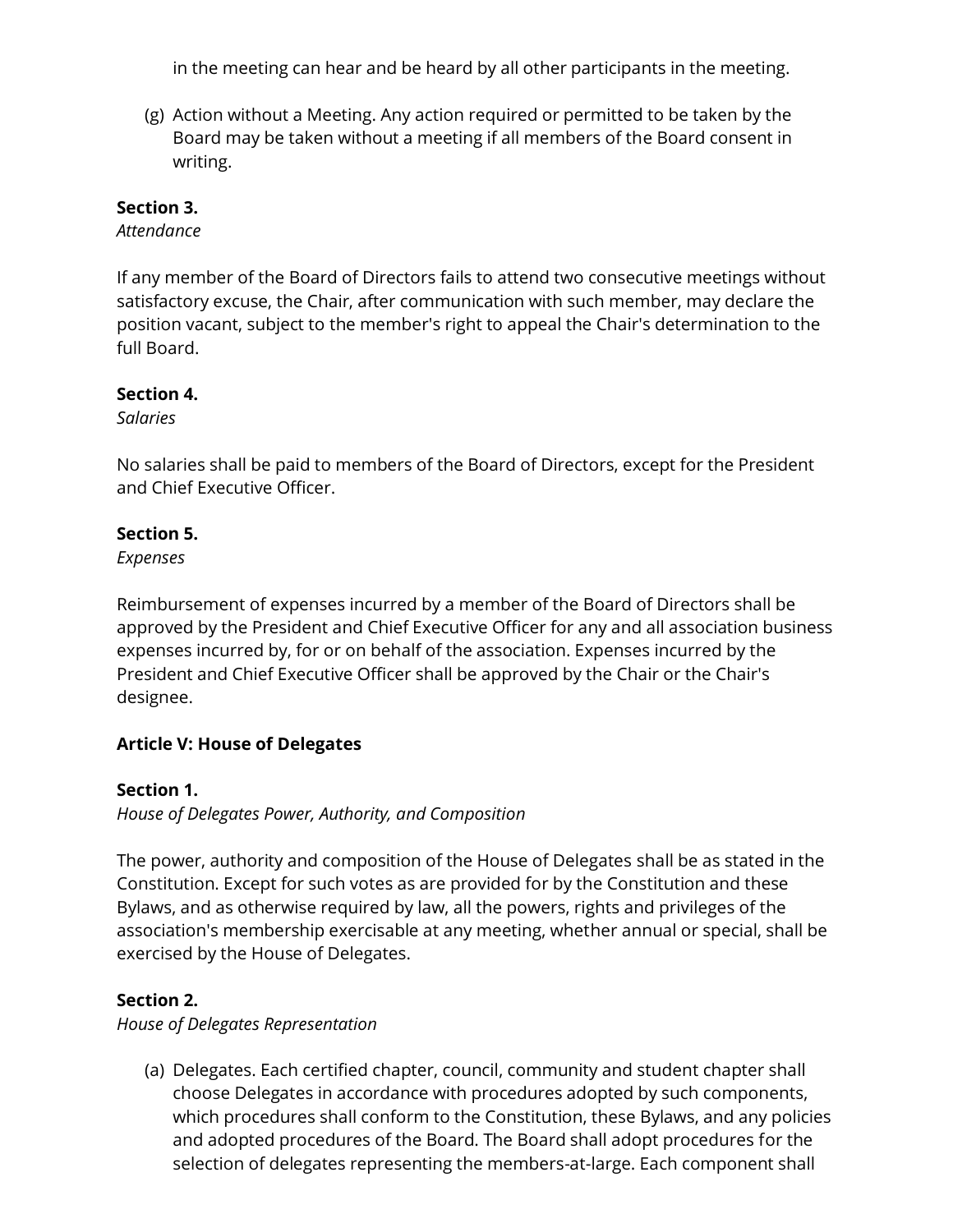be entitled to the number of delegates equivalent to one percent of such component's membership count, rounded up to the next whole number. Each such component may select up to an equivalent number of alternate delegates. Each delegate shall have one vote and an alternative delegate may not vote without replacing the delegate. No delegate may represent more than one component. Delegates shall serve a term starting at the beginning of the annual conference after their selection and ending at the beginning of the following annual conference.

(b) Record Date. The Board may fix record dates for determination of membership status for apportionment of delegates to components and for registration of delegates in advance of a meeting. The record date for registration of delegates shall not be more than 60 or less than 10 days before such meeting. A certified component shall mean certified by IFMA Service Center of Excellence as in compliance with these Bylaws and the Board's adopted policies and procedures as of the record date for apportionment of delegates to components.

### **Section 3.**

#### *House of Delegates Meetings*

- (a) Annual Meeting. The House of Delegates shall hold an Annual Meeting at the association's annual conference at such time and place as determined by the Board or as delegated to President and Chief Executive Officer. If the Board fails to establish a time and place for the Annual Meeting before the end of the calendar year in which the Annual Meeting is to take place, or if the Board is unable to comply with the advance notice requirements for the planning of an annual conference by the end of the calendar year, the Board may call for a special meeting in lieu of Annual Meeting as soon as practical, at which meeting the House of Delegates may transact any business required to take place at the Annual Meeting.
- (b) Special Meetings. The Board of Directors,15 certified components or 500 members representing at least five components may request a special meeting of the House of Delegates by informing the President and Chief Executive Officer and stating the purpose for which the special meeting is to be called. The special meeting shall take place at such time and place as determined by the Chair in consultation with the President and Chief Executive Officer but shall be scheduled not later than 60 days after the President and Chief Executive Officer has received the request for a special meeting. The President and Chief Executive Officer shall call the special meeting and provide delegates with notice of the time and place of the meeting, stating the purpose for which the special meeting is to be called. No business shall be transacted at a special meeting except in regard to the purpose mentioned in the meeting notice.
- (c) Notice. As required by law, written notice of meetings of the House of Delegates, whether annual or special, shall indicate the time, place and purposes of the meeting. The President and Chief Executive Officer shall either: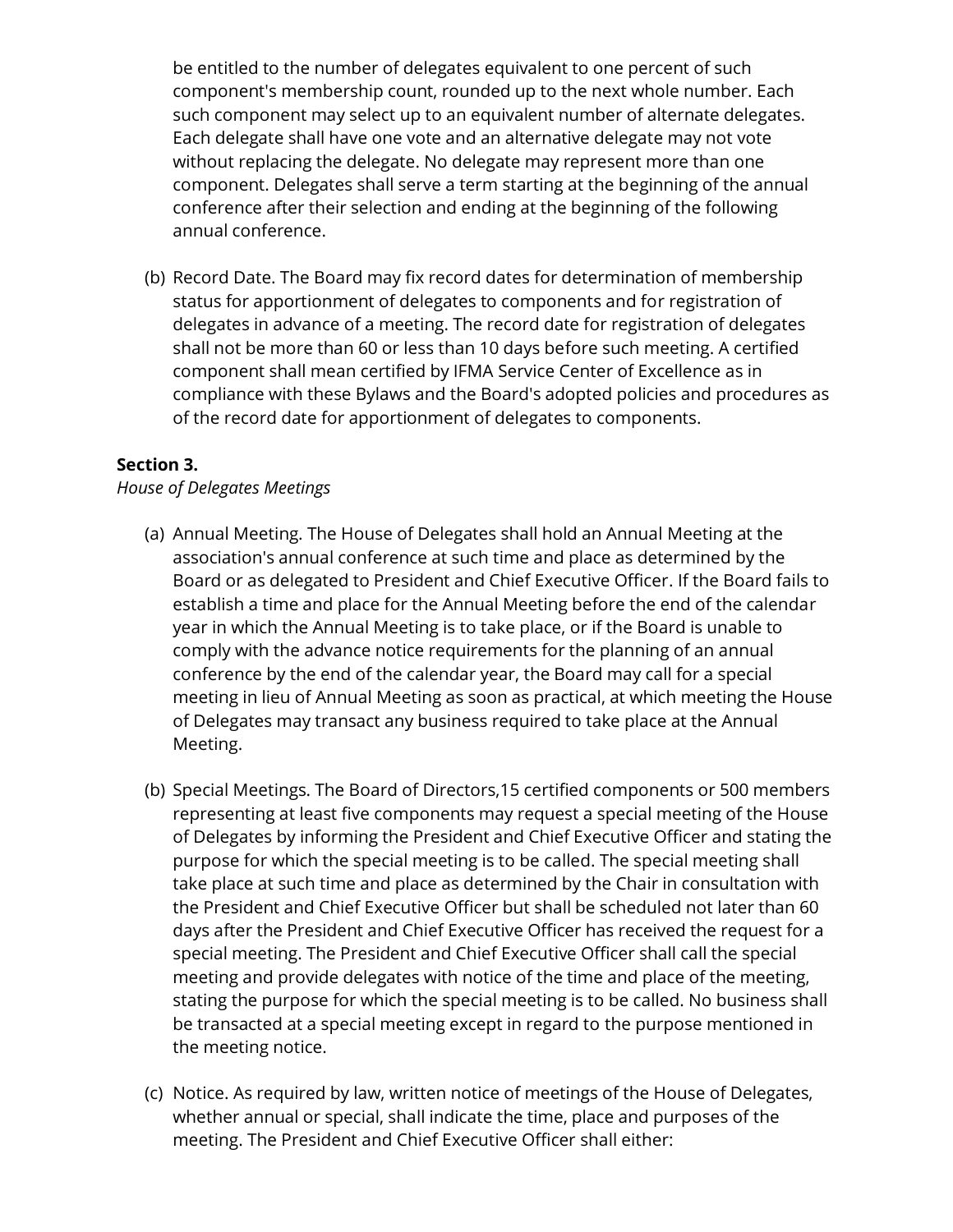- i. transmit such notices to all members of the House of Delegates at least 10, but no more than 60, days before the date of such meeting; or
- ii. prominently display such notice in an association publication published at least twice annually and distributed to all members of the House of Delegates, provided that the publication including such notice is transmitted at least 10, but no more than 60, days before the date of such meeting.
- (d) Agenda. The agenda shall include reports of officers and committees and business items received by IFMA Service Center of Excellence from any member of the House of Delegates at least 30 days before the date of the House of Delegates meeting.
- (e) Annual Membership Meeting and Attendance of Members at House of Delegates Meeting. These meetings may be combined into one meeting, at which all association members are invited to attend. However, only Delegates may make motions or vote. By majority vote, the House of Delegates may go into executive session and only members of the House of Delegates and those specially invited to attend may remain in the meeting room. For purposes of this provision, alternate delegates when not serving as delegates shall have the same rights as all other association members.
- (f) Procedural Rules. The House of Delegates may adopt rules for its own proceedings. Twenty members of the House of Delegates may demand that any vote be counted. Forty members of the House of Delegate may demand that any vote be taken by roll call or ballot. The House of Delegates will approve the minutes of a House of Delegates meeting. Minutes shall be distributed and approved at the next meeting.
- (g) Quorum. A quorum of the House of Delegates shall consist of 25 percent of the members of the House of Delegates qualified to attend the meeting whether in person or virtual.
- (h) No Proxies. Members of the House of Delegates cannot attend or act at meetings by proxy.

# **Section 4.**

*Referral*

Any action taken by the House of Delegates shall be in the nature of a recommendation. The President and Chief Executive Officer shall provide a summation of the action taken by the House of Delegates to the Board of Directors and association staff for review.

# **Section 5.**

*Membership Votes without a Meeting*

(a) Authorization. The Constitution, these Bylaws or the Board by resolution may authorize a vote of the membership on specific issues. Any such vote shall be taken by ballot without a meeting.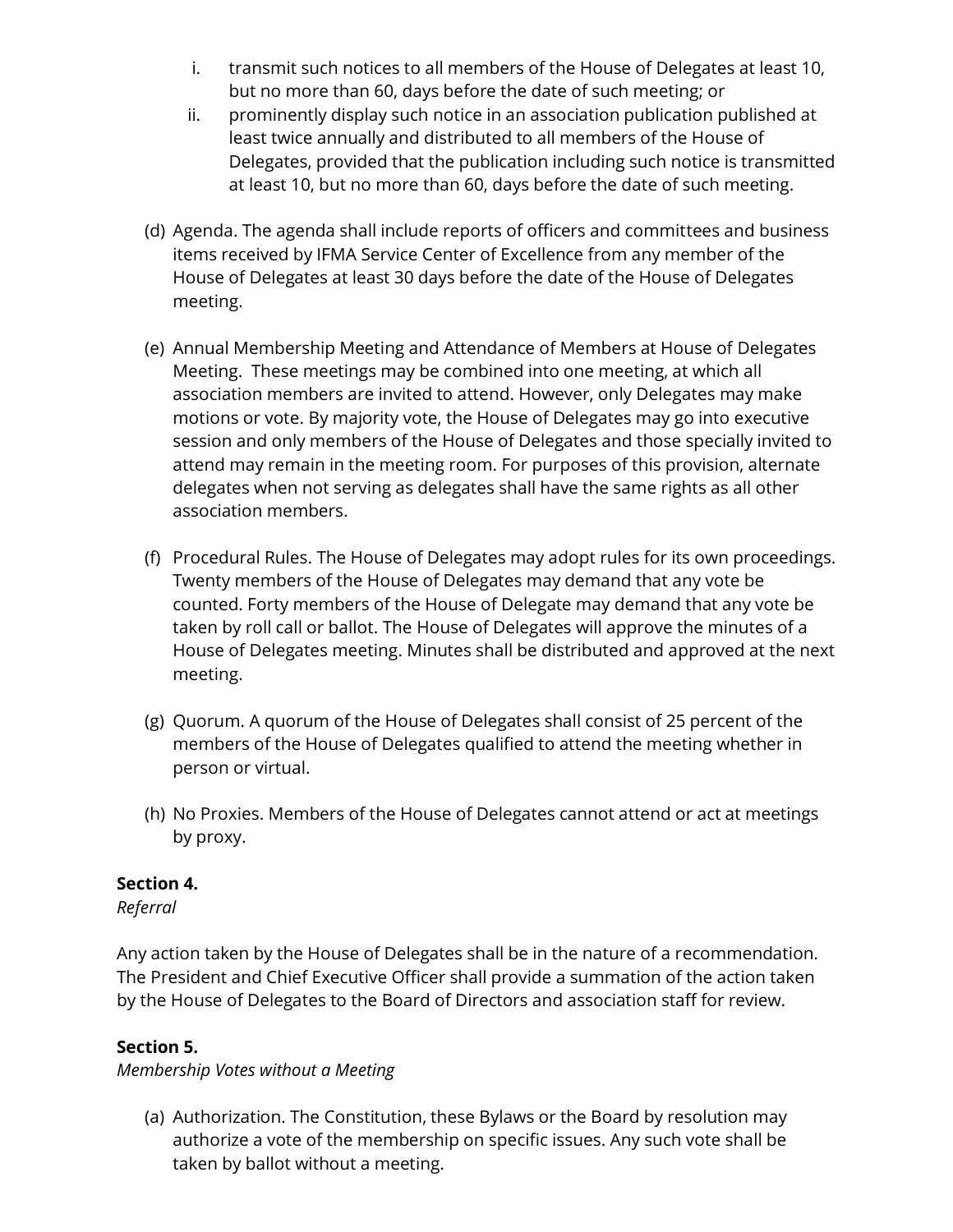- (b) Record Date. The record date for determination of membership status before distribution of ballots for a vote without a meeting shall be the date of the submission of ballots to the members.
- (c) Procedure. Any such ballots shall be distributed to all members in good standing. The ballot should include instructions regarding the manner of voting, the method of submission of ballots, and the date and time for members to submit completed ballots to IFMA Service Center of Excellence. All members may submit ballots by mail or other form of physical delivery, or by secure facsimile, email, Internet submission or such other electronic means as authorized by the Board. To be valid, votes must be received by IFMA Service Center of Excellence no more than 45 days after the submission of the ballot to the members. The Board may adopt detailed procedures implementing the balloting procedure.
- (d) Quorum. In any vote submitted to the membership by ballot without a meeting, unless otherwise required by law, the result shall be valid if at least 5 percent of the total members in good standing submit ballots.
- (e) No Proxies. In any vote submitted to the membership for a vote by ballot without a meeting, members may not vote by proxy.

# **Article VI: Committees, Task Forces and Commissions**

#### **Section 1.**

#### *Standing Committees*

The association's standing committees shall include the following:

- (a) Executive Committee
- (b) Nominating Committee
- (c) Finance Committee
- (d) Ethics Committee
- (e) Audit Committee
- (f) Governance Committee

#### **Section 2.**

*Executive Committee*

- (a) Composition. As stated in the Constitution [Const. Art. IV], the Executive Committee shall consist of the officers of the association and the President and Chief Executive Officer (Ex-Officio).
- (b) Authority. The Executive Committee shall exercise the authority of the Board in the control and management of the association's affairs when the Board is not in session. The Executive Committee cannot modify action taken by the Board and the Board may modify any unexecuted action approved by the Executive Committee.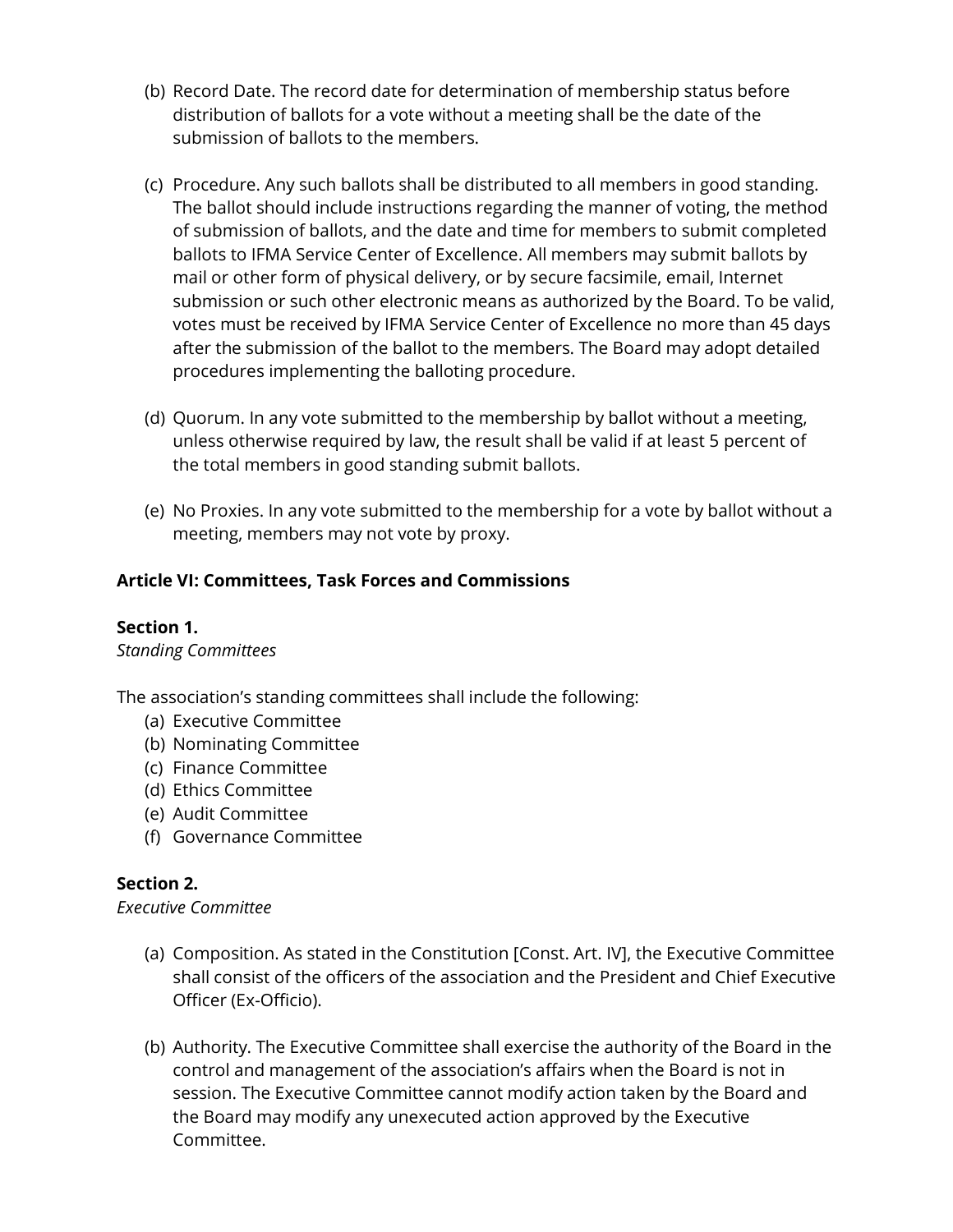- (c) Meetings. Two members of the Committee may request the Chair or the President and Chief Executive Officer to call meetings of the Executive Committee. Such meetings shall take place not more than two weeks after such request, at such time and place as determined by the Chair, in consultation with the President and Chief Executive Officer. The President and Chief Executive Officer shall provide at least three days' notice of such meetings, except in case of emergency. A majority of the Executive Committee shall constitute a quorum. Meetings may be held by teleconference provided that all participants in the meeting have access to teleconference facilities and all participants in the meeting can hear and be heard by all other participants in the meeting.
- (d) Procedural Rules. Except to the extent that the Board may prescribe rules for the proceedings of the Executive Committee, the Executive Committee may adopt rules for its own proceedings.

#### **Section 3.**

#### *Nominating Committee*

- (a) Composition. The Nominating Committee shall consist of the Immediate Past Chair as Committee Chair, if willing and able to serve, and otherwise the most recent Immediate Past Chair willing and able to serve, and a minimum of two association members appointed by the Committee Chair. No more than one member shall be a member of the same chapter. At least one member shall not be a Board member. If a member of the Nominating Committee becomes a candidate for office, that member must resign from the Nominating Committee.
- (b) Authority. The Nominating Committee shall perform those tasks relating to nomination of officers detailed in the Constitution. The Nominating Committee shall perform as detailed in Board policy. The Chair may request that the Nominating Committee assist in the investigation and location of potential Directors and standing committee members.
- (c) Meetings. As prescribed by the currently constructed committee.
- (d) Procedural Rules. Except to the extent that the Board may prescribe rules for the proceedings of the Nominating Committee, the Nominating Committee may adopt rules for its own proceedings.

#### **Section 4.**

#### *Finance Committee*

- (a) Composition. The Finance Committee shall be composed of the First Vice Chair, Second Vice Chair, and President and Chief Executive Officer. The President and Chief Executive Officer shall designate one additional staff member to serve the Committee in an advisory capacity.
- (b) Authority. The Finance Committee shall be responsible for overseeing the association's short- and long-term investments; directing the President and Chief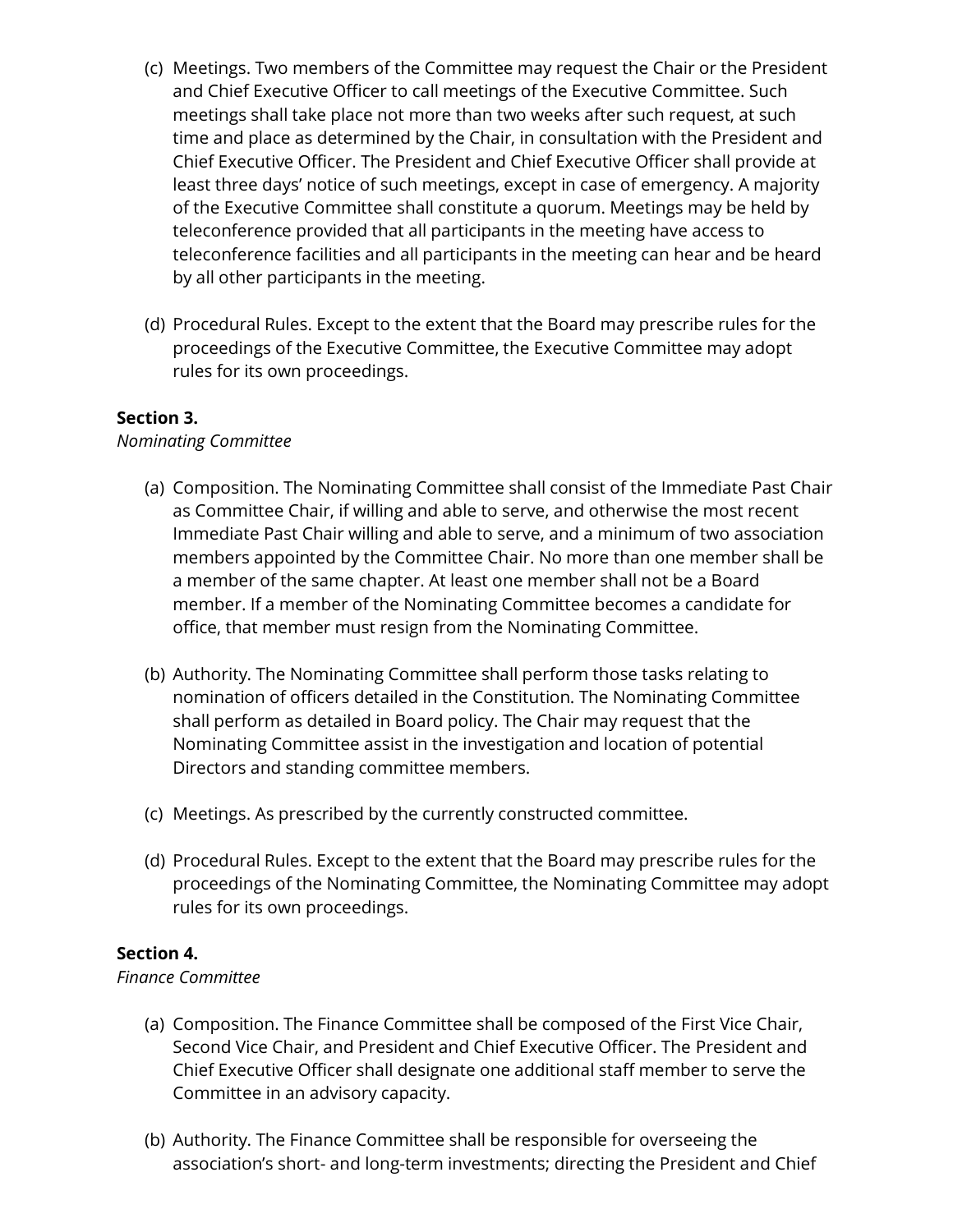Executive Officer regarding timeframes for presenting the association budget to the Committee and the Board; and reviewing the association's annual budget prior to presentation to the Board of Directors.

- (c) Meetings. As prescribed by the currently constructed committee.
- (d) Procedural Rules. Except to the extent that the Board may prescribe rules for the proceedings of the Finance Committee, the Finance Committee may adopt rules for its own proceedings.

### **Section 5.**

#### *Ethics Committee*

(a) Composition. The Ethics Committee shall consist of the Immediate Past Chair as Committee Chair, if willing and able to serve, and otherwise the most recent Immediate Past Chair willing and able to serve, and the two next most recent Immediate Past Chairs willing and able to serve. The President and Chief Executive Officer shall serve the Committee in an advisory capacity. If a member of the Ethics Committee is the subject of a conflict of interest as determined by the Board's Conflict of Interest Policy, the Past Chair who served as Chair most recently before the serving Committee members and who is willing to serve, shall serve as a replacement Committee member. The Board may approve the creation of subcommittees of the Ethics Committee, chaired by an Ethics Committee member and including other association members appointed by the Ethics Committee who are not Ethics Committee members, to carry out investigations under the supervision of the Ethics Committee.

# (b) Authority.

- i. The President and Chief Executive Officer shall receive all unresolved charges of violations by an association member, Director or Officer of the association's Articles of Incorporation, Constitution, Bylaws, or adopted policies and procedures, including but not limited to the Code of Ethics. The President and Chief Executive Officer shall forward all such charges to the Ethics Committee for review and investigation. The Ethics Committee shall report on the results of its investigation of each such charge to the Executive Committee and the Board, with a recommendation whether discipline is warranted and, if so, the appropriate form of discipline.
- ii. The Ethics Committee shall prosecute any removal action against an elected Officer pursuant to Bylaws Article III, § 10(b).
- iii. Any association member may refer a question regarding interpretation of the Code of Ethics to the President and Chief Executive Officer for possible referral to the Ethics Committee for an advisory opinion, which the Ethics Committee shall report to the inquirer and the Board.
- (c) Meetings. As prescribed by the currently constructed committee.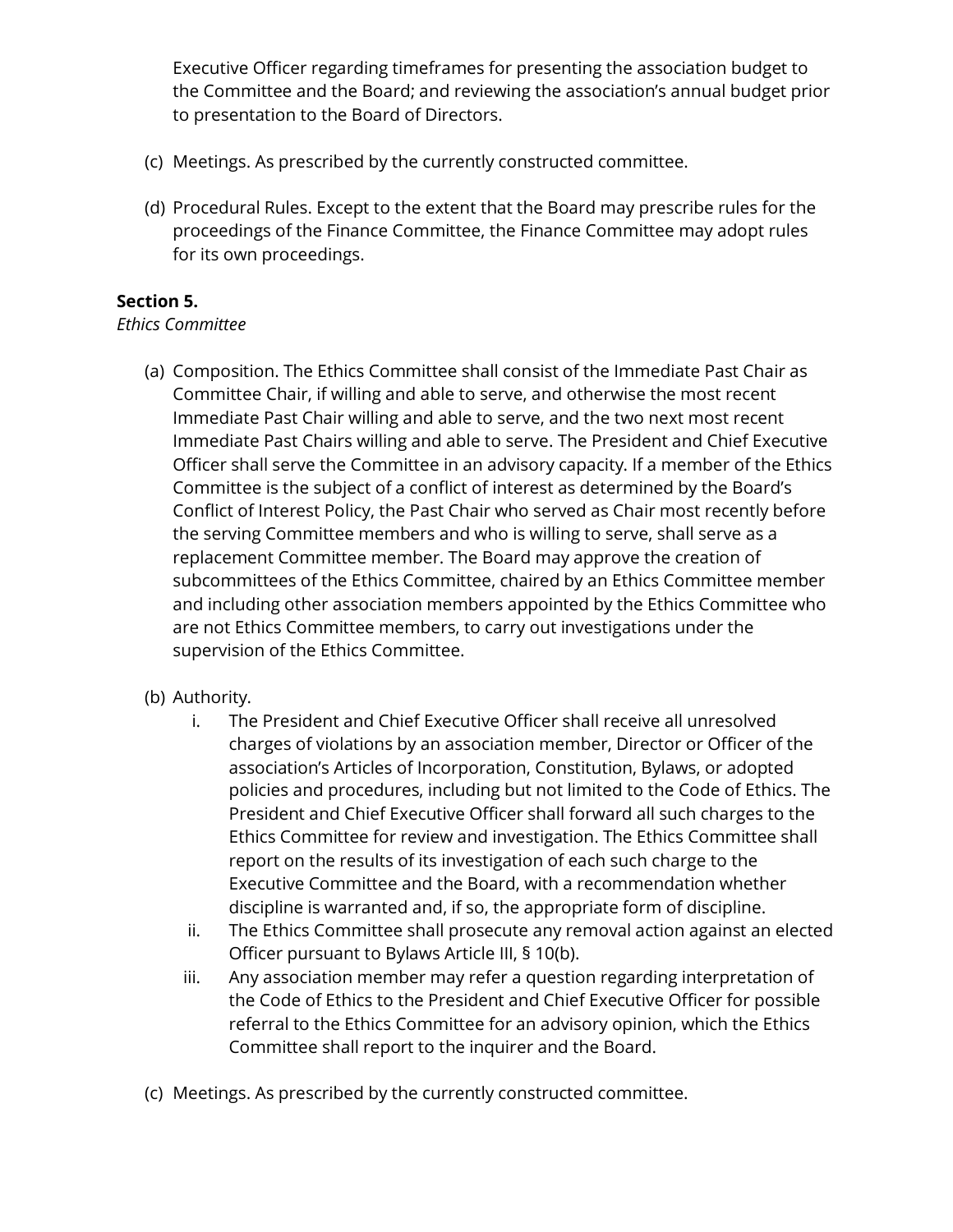(d) Procedural Rules. Except to the extent that the Board may prescribe rules for the proceedings of the Ethics Committee, the Ethics Committee may adopt rules for its own proceedings.

### **Section 6.**

#### *Audit Committee*

- (a) Composition. The Audit Committee shall be composed of the Second Vice Chair and four association members in good standing, no one of whom shall be an employee of the association.
- (b) Authority. The Audit Committee is empowered to provide oversight relating to the association's financial reporting process and systems of internal control. All of the Audit Committee's findings will be reported to the Board of Directors through the Second Vice Chair.
- (c) Meetings. In accordance with the Audit Committee Charter
- (d) Procedural Rules. In accordance with the Audit Committee Charter

### **Section 7.**

#### *Governance Committee*

- (a) Composition. The Governance Committee shall consist of a minimum of five and no more than seven members. Standing members of the committee are the President and Chief Executive Officer, Corporate Secretary and Immediate Past Chair. The Committee Chair shall be appointed by the Board Chair.
- (b) Authority. The Board of Directors of IFMA authorizes the Governance Committee, within the scope of its roles and responsibilities, to:
	- i. Periodically review the board's practices regarding conflict of interest and confidentiality and suggest improvements as needed.
	- ii. Periodically review the board's policy guidelines and practices and suggest improvements as needed.
	- iii. Periodically review and update the association's Constitution and Bylaws and suggest improvements as needed.
- (c) Meetings. Meetings will be conducted at a minimum of once a year or more often if called by the Committee Chair. The Chair will develop an agenda to be distributed to the committee members ten days prior to each meeting. The Chair is responsible for overseeing the operation of the committee, chairs the meetings in cooperation with the association staff and coordinates meetings, both physical and virtual.
- (d) Procedural Rules. Except to the extent that the Board may prescribe rules for the proceedings of the Governance Committee, the Governance Committee may adopt rules for its own proceedings.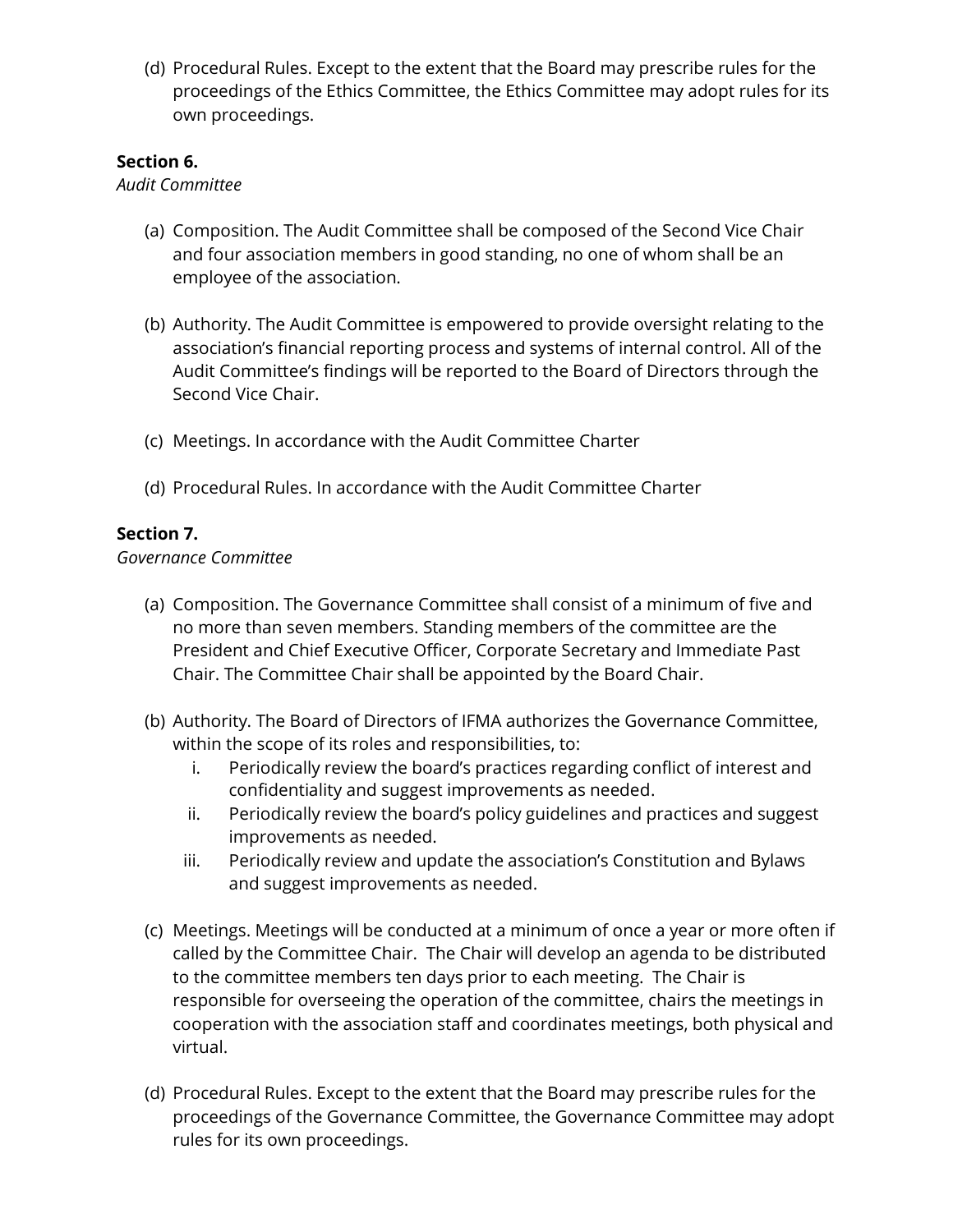### **Section 8.** *Special Committees*

With the approval of the Board of Directors, the Executive Committee shall establish and determine the terms and charter of additional special committees. The members of such committees shall be selected by the Executive Committee and approved by the Board of Directors. The charter for all Special Committees formed by the executive committee include specific directives to the committee, term limits, leadership roles and rotation, number of members, sun setting provisions, staff liaison, etc.

# **Section 9.**

#### *Task Forces*

The Chair with approval of the Executive Committee shall establish and determine the terms of Task Forces. The members of such task forces shall be selected by the Chair or Executive Committee. The charter for all Task Forces shall include specific directives to the Task Force.

### **Section 10.**

*Certification Commission*

- (a) Composition. The Certification Commission appoints all its members according to the guidelines outlined in the Certification Commission Operating Rules.
- (b) Authority. The Certification Commission shall be responsible for the independent oversight, development and operation of the association's certification programs. All policy decisions relating to credentialing governance matters for certification credentials shall be the sole decision of the Certification Commission who shall have the independent oversight of certifications and are not subject to approval by any other body. Responsible for oversight of the global job task analysis process, certification exam development, defining the job role of facility management and determining the standards against which facility management professionals will be measured.
- (c) Meetings. The Certification Commission shall hold its annual meeting in person at IFMA's annual conference. Additional meetings may be held by teleconference provided that all participants have access to teleconference facilities and all participants in the meeting can hear and be heard by all other participants in the meeting.
- (d) Procedural Rules. The Certification Commission shall adopt Operating Rules for the certification process governance in order to ensure compliance with the requirements and standards of the applicable third-party accrediting bodies.

#### **Section 11.** *Certificate Commission*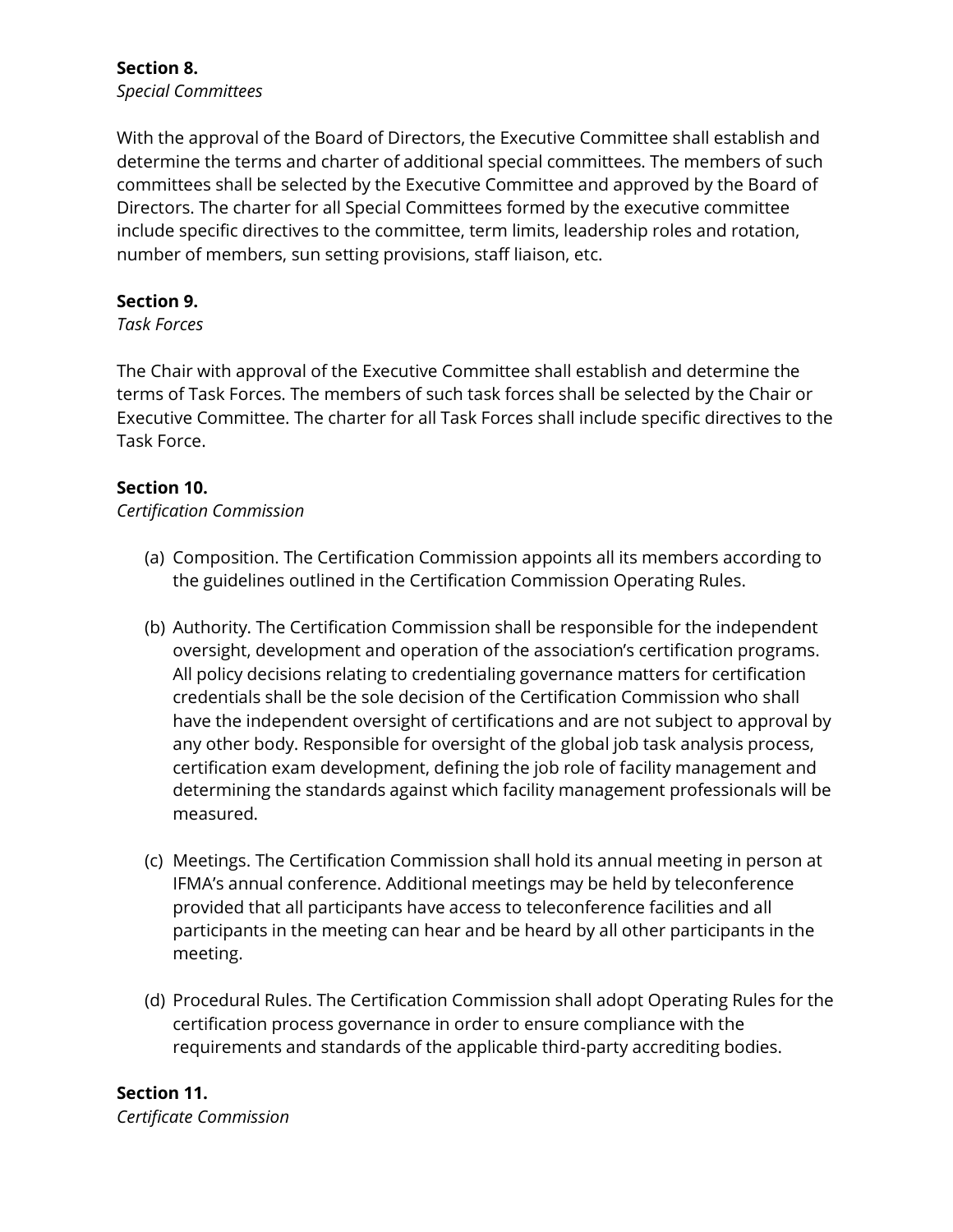- (a) Composition. The Certificate Commission appoints all its members according to the guidelines of the accreditation body as outlined in the Certificate Commission Operating Rules.
- (b) Authority. The Certificate Commission shall be responsible for the independent oversight, development and operation of the association's certificate programs. All policy decisions relating to credentialing governance matters for certificate-based programs and related materials shall be the sole decision of the Certificate Commission who shall have the independent oversight of certificates and are not subject to approval by any other body. Responsible for the development and updating the facility management body of knowledge.
- (c) Meetings. The Certificate Commission shall hold its annual meeting in person at IFMA's annual conference. Additional meetings may be held by teleconference provided that all participants have access to teleconference facilities and all participants in the meeting can hear and be heard by all other participants in the meeting.
- (d) Procedural Rules. The Certificate Commission shall adopt Operating Rules for the governance of certificate program activities in order to ensure compliance with the requirements and standards of the applicable third-party accrediting bodies.

### **Section 12.**

*Authority to Act*

A committee, task force or commission may act immediately upon notification to the members of the committee, task force or commission that the committee, task force or commission is complete.

# **Article VII: Special Interest Groups**

#### **Section 1.**

*Purposes*

Special Interest Groups (SIG) are Councils, Communities and other groups which may be formed around specific industries, interests, and facility types, providing an opportunity for the exchange of information in areas relating to unique interests of particular segments of the association membership. SIG formation is at the direction of the association's Board of Directors as stated in Article IX, Section 4(d) of these Bylaws.

#### **Section 2.**

*Councils*

- (a) Councils shall be chartered and shall be affiliated with the association.
- (b) Membership. SIG membership shall be restricted to association members or members of organizations that the association has formal written alliances that permit such participation. The SIG may invite non-members to attend SIG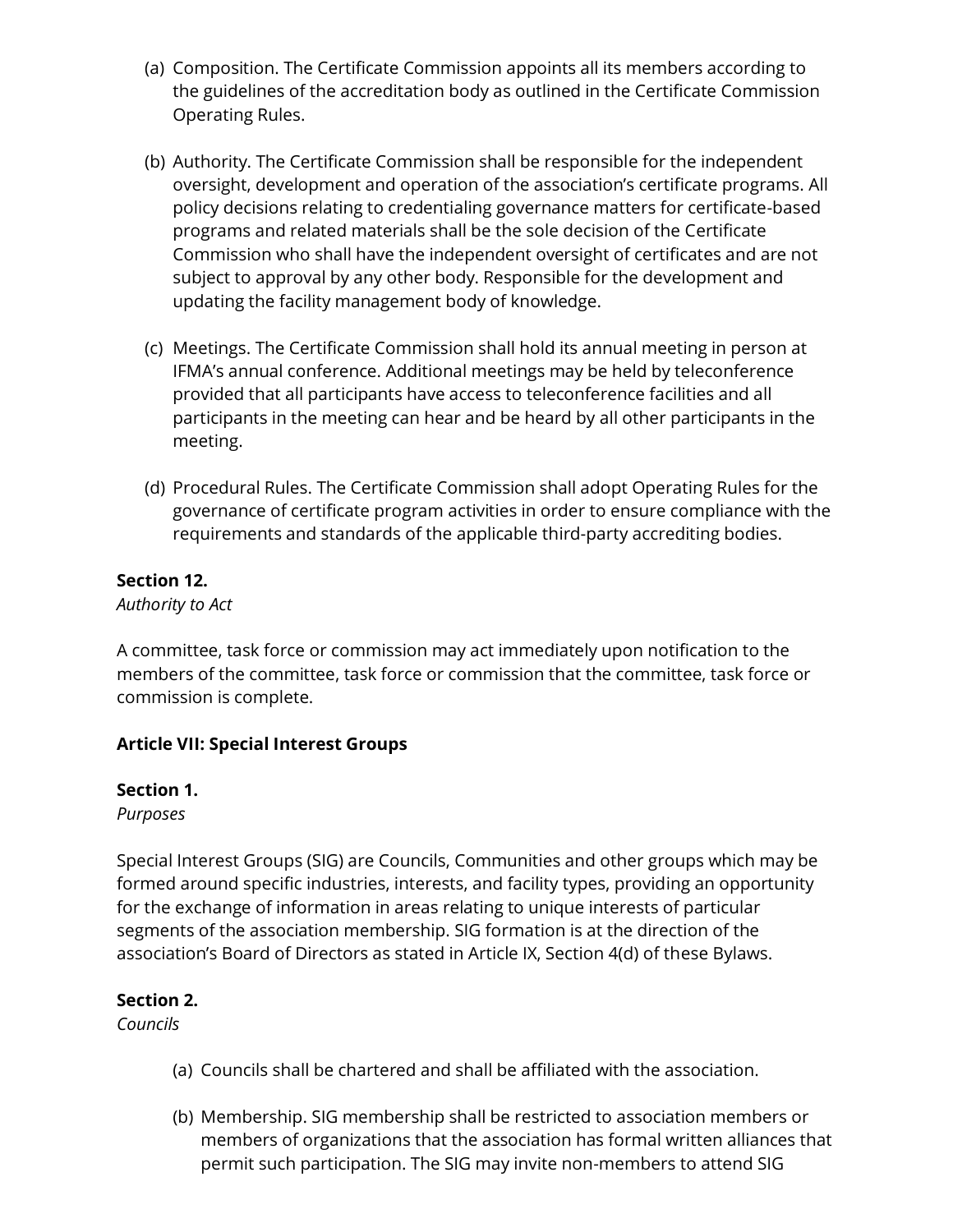meetings and events in accordance with such policies and procedures, if any, adopted by the association Board of Directors.

- (c) Organization. Each Council shall adopt a set of bylaws approved by the association Board of Directors as provided in the following section. The association Board may adopt model Council bylaws for the advice of association members organizing a Council. The Council bylaws shall provide that the Council:
	- i. Will abide by applicable law, the association's Articles of Incorporation, Constitution, and these Bylaws, and policies and procedures adopted by the association's Board;
	- ii. Is organized and operated exclusively for purposes consistent with Section 501 (c) (6) of the United States Internal Revenue Code, 26 U.S.C. § 501 (c) (6) or the corresponding provisions of any successor statute;
	- iii. If formed on or after April 3, 2017, is an entity within the association and all funds received on behalf of the Council will be paid to the association;
	- iv. If formed before April 3, 2017, is a separate entity and the association is not financially responsible for it;
	- v. Shall immediately notify IFMA Service Center of Excellence of the results of Council elections of officers;
	- vi. Council delegates shall be selected directly by the Council members or indirectly by officers or a board of directors elected by the Council members; and
	- vii. Shall furnish all records and reports requested by IFMA Service Center of Excellence, including regular reports on the financial condition of the Council. All subsequent changes in the Council bylaws must be approved by the Board of Directors.
- (d) Council Formation Requirements. To become an association Council, the organizers of the proposed Council must submit and the association Board of Directors must approve:
	- i. The names of a minimum of 10 association members who are eligible for membership under the proposed Council bylaws;
	- ii. The names, addresses, email addresses and telephone numbers of the members who will serve as temporary officers of the Council; and
	- iii. A complete set of proposed bylaws.
- (e) Recertification. Each Council shall submit a request for recertification to the association's Service Center of Excellence each year by the date established by the association's Service Center of Excellence. The request shall include such information as required by the policies and procedures adopted by the association's Board of Directors. The association's Board of Directors shall review the request for recertification and approve or deny the request based upon the professional activity of the Council and its officers. The Board may grant conditional recertification upon such terms and conditions as the Board deems appropriate.
- (f) Suspension and Termination*.* For failure to: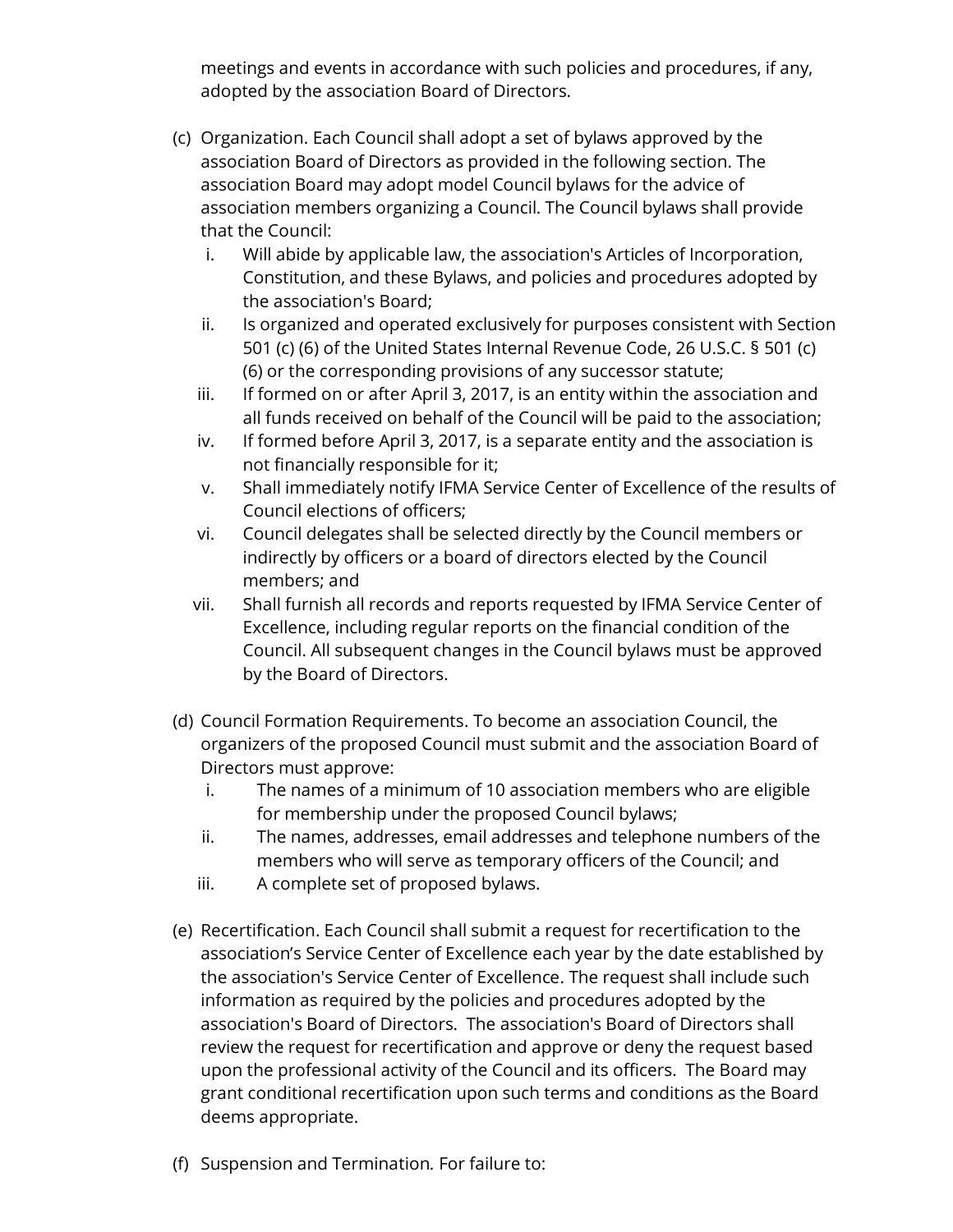- i. Obtain recertification;
- ii. Meet financial obligations; or
- iii. Conduct itself according to the association's Constitution and Bylaws or policies and procedures adopted by the association's Board of Directors, a Council may be suspended by the association's Executive Committee or terminated by the association's Board of Directors. Suspension shall result in:
	- a. The immediate cessation by the Council of all activity except such activity as is necessary to maintain the solvent existence of the Council;
	- b. Suspension of remittance of dues attributable to the Council by the association; and
	- c. The suspension of any Council delegates from participation in the House of Delegates.

If the Council is suspended, the association's Board shall consider Council termination at its next meeting. The association's Board may reverse a suspension by the association's Executive Committee. If the association's Board determines that the circumstances listed in this section exist, it may terminate the Council and revoke its charter or choose to continue to recognize the Council as an active component upon such terms and conditions as the association's Board deems appropriate.

- *(*g) Council Dissolution*.* In the event that the Board terminates a Council or a Council votes to dissolve voluntarily, the Council shall immediately return its charter to the association's Service Center of Excellence. The Council then shall take all action necessary to dissolve. If the Council is unable to dissolve and liquidate its assets, the association's President and Chief Executive Officer or the President and Chief Executive Officer's designees shall be deemed the Council's representative and may perform all acts useful and necessary for the dissolution of the Council and the liquidation of its assets. Any properties, funds or moneys, securities or other assets remaining in the treasury of, or held to the account of, or otherwise belonging to the Council shall be disposed of as follows:
	- i. All liabilities and obligations of the Council shall be paid and discharged or adequate provision shall be made by the members of the Council to do so; and
	- ii. All remaining assets held by the Council shall be transferred or conveyed, without obligation or restriction, to the association to be used in whatever manner the association's President and Chief Executive Officer and Board shall deem appropriate.

# **Section 3.**

*Communities and Other Groups*

(a) Communities and other groups shall be chartered and shall be affiliated with the association.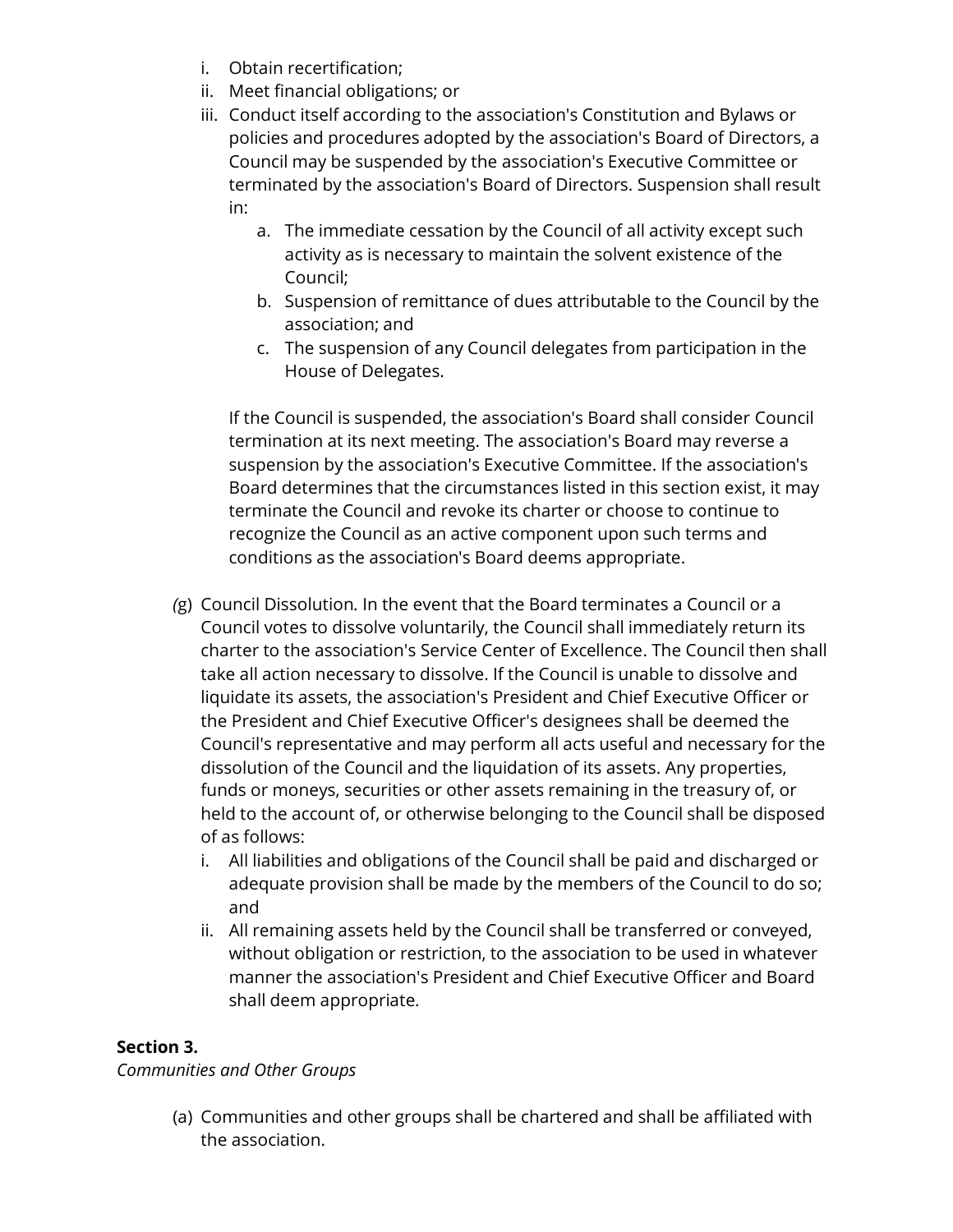- (b) Membership. SIG membership shall be restricted to association members or members of organizations that the association has formal written alliances that permit such participation. The SIG may invite non-members to attend SIG meetings and events in accordance with such policies and procedures, if any, adopted by the association Board of Directors.
- (c) Organization. Each Community shall adopt a charter approved by the association Board of Directors. The charter will include specific directives, roles and responsibilities, Executive Board leadership roles and term limits. The community:
	- i. Will abide by applicable law, the association's Articles of Incorporation, Constitution, and these Bylaws, and policies and procedures adopted by the association's Board;
	- ii. Shall furnish all records and reports requested by IFMA Service Center of Excellence.
	- iii. Is an entity within the association and all funds received on behalf of the Community will be paid to the association.
- (d)Formation Requirements. Formation is at the direction of the association's Board of Directors.

# **Article VIII: Association Chapters**

# **Section 1.**

*Purposes* 

Association Chapters shall foster the vision, mission, credo, goals, core values and Code of Ethics of the association in a distinct geographic area. Members of association chapters shall strive to implement the association's professional policies among themselves and in the organizations which they serve.

# **Section 2.**

*Chapters* 

Chapters shall be chartered and shall be affiliated with the association.

# **Section 3.**

*Membership*

As stated in the Constitution [Art. VII], membership in chapters shall be restricted to association members. The chapter may invite non-members to attend chapter meetings and events in accordance with such policies and procedures, if any, adopted by the association's Board of Directors.

#### **Section 4.** *Organization*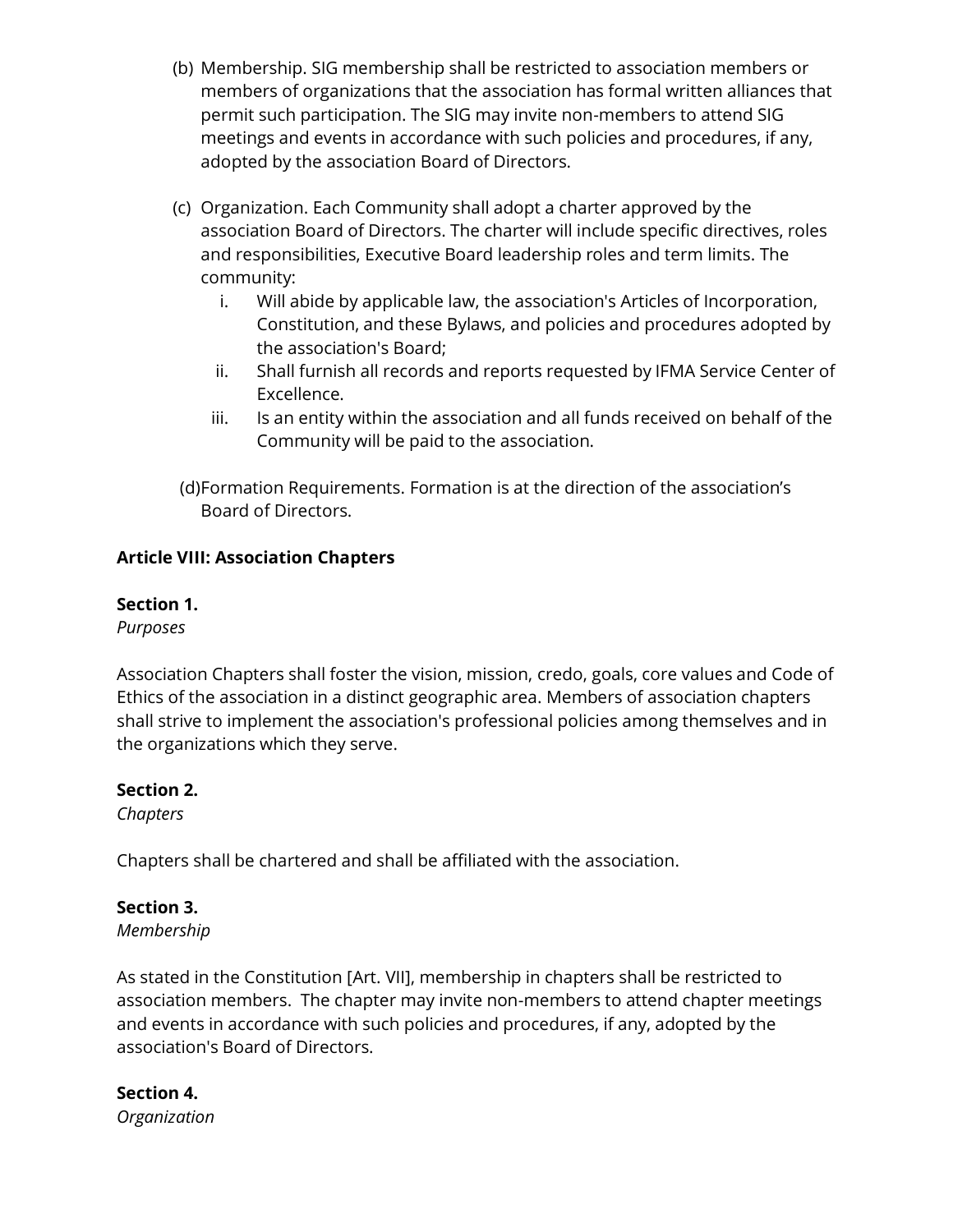Each chapter shall adopt bylaws approved by the association's Board of Directors, as provided in the following section. The association's Board of Directors may adopt model bylaws for the advice of association members organizing a chapter. The chapter bylaws shall provide that the chapter:

- (a) Will abide by applicable law, the association's Articles of Incorporation, the Constitution and these Bylaws, and policies and procedures adopted by the association's Board;
- (b) Is organized and operated exclusively for purposes consistent with Section 501 (c) (6) of the United States Internal Revenue Code, 26 U.S.C. § 501 (c) (6) or the corresponding provisions of any successor statute;
- (c) Is a separate entity and the association is not financially responsible for it;

Shall immediately notify the association's Service Center of Excellence of the results of chapter elections of officers;

- (d) Delegates shall be selected directly by the chapter members or indirectly by officers or a board of directors elected by the chapter members; and
- (e) The chapter shall furnish all records and reports requested by the association's Service Center of Excellence, including regular reports on the financial condition of the chapter, minutes of all meetings of the chapter Board of Directors, meeting notices, etc. All subsequent changes in the chapter bylaws must be approved by the association's Board of Directors.

# **Section 5.**

#### *Formation Requirements*

To become an association chapter, the organizers of the proposed chapter must submit and the association's Board of Directors must approve:

- (a) The names of a minimum of 10 association members who are eligible for membership under the proposed chapter bylaws.
- (b) The names, addresses, email addresses and telephone numbers of the members who will serve as temporary officers of the chapter; and
- (c) A complete set of proposed bylaws.

# **Section 6.**

#### *Recertification*

Each chapter shall submit a request for recertification to the association's Service Center of Excellence each year by the date established by the association's Service Center of Excellence. The request shall include such information as required by policies and procedures adopted by the association's Board of Directors. The association's Board of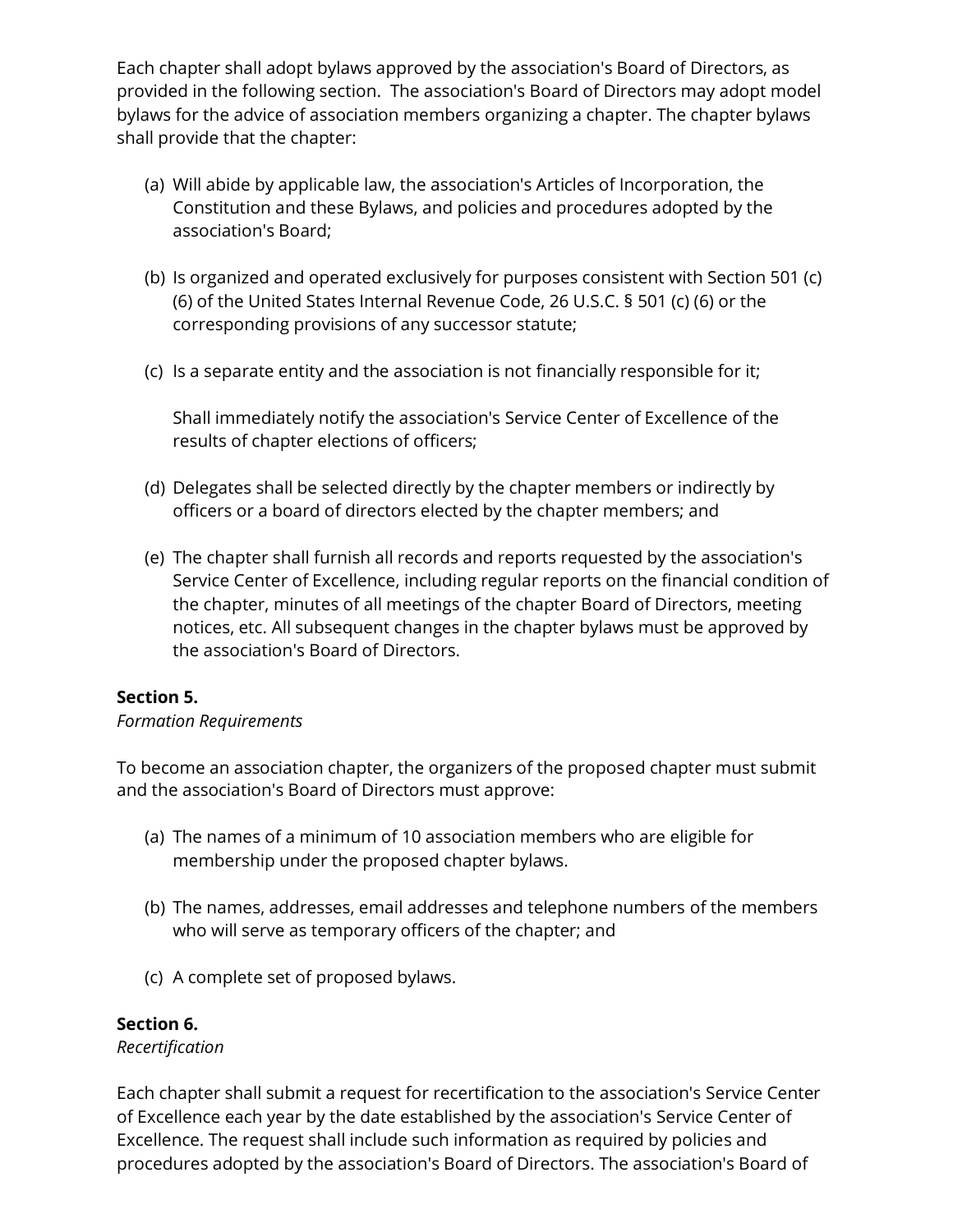Directors shall review the request for recertification and approve or deny the request based upon the professional activity of the chapter and its officers. The Board may grant conditional recertification upon such terms and conditions as the Board deems appropriate.

# **Section 7.**

*Suspension and Termination*

For failure:

- (a) To obtain recertification;
- (b) To meet financial obligations or;
- (c) To conduct itself according to the association's Constitution and these Bylaws or policies and procedures adopted by the association's Board of Directors, a chapter may be suspended by the association's Executive Committee or terminated by the association's Board of Directors. Suspension shall result in
	- i. The immediate cessation by the chapter of all activity except such activity as is necessary to maintain the solvent existence of the chapter; and
	- ii. Suspension of remittance of dues attributable to the chapter by the association's Service Center of Excellence.

If the chapter is suspended, the association's Board shall consider chapter termination at its next meeting. The association's Board may reverse a suspension by the association's Executive Committee. If the association's Board determines that the circumstances listed in this section exist, it may terminate the chapter and revoke its charter or choose to continue to recognize the chapter as an active component upon such terms and conditions as the association's Board deems appropriate.

# **Section 8.**

# *Dissolution*

In the event that the Board terminates a chapter or a chapter votes to dissolve voluntarily, the chapter shall immediately return its charter to the association's Service Center of Excellence. The chapter then shall take all action necessary to dissolve. If the chapter is unable to dissolve and liquidate its assets, the association's President and Chief Executive Officer or designee shall be deemed the chapter's representative and may perform all acts useful and necessary for the dissolution of the chapter and the liquidation of its assets. Any properties, funds or moneys, securities or other assets remaining in the treasury of, or held to the account of, or otherwise belonging to the chapter shall be disposed of as follows:

- (a) All liabilities and obligations of the chapter shall be paid and discharged or adequate provision shall be made by the members of the chapter to do so; and
- (b) All remaining assets held by the chapter shall be transferred or conveyed, without obligation or restriction, to the association to be used in whatever manner the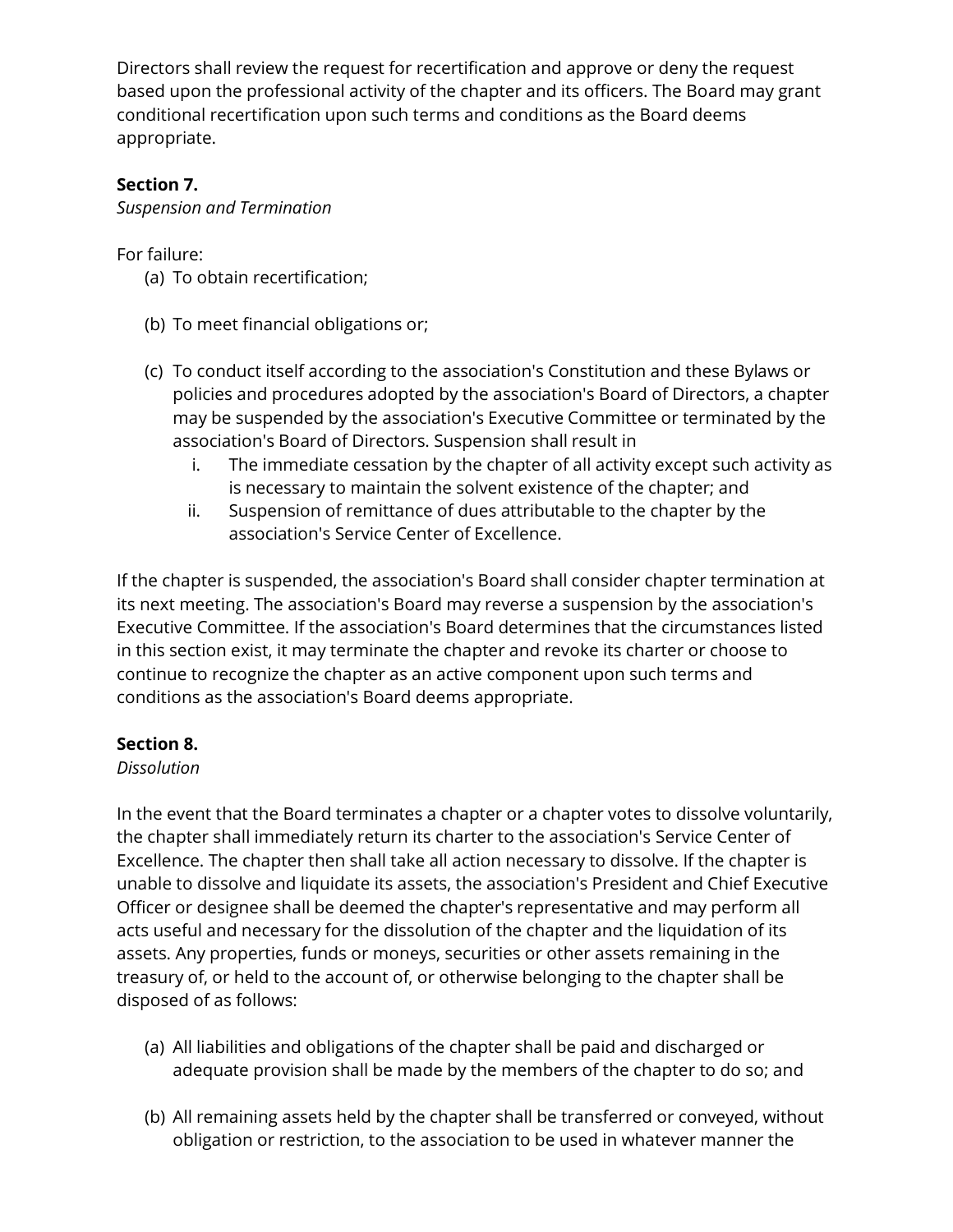association's President and Chief Executive Officer and Board shall deem appropriate.

# **Section 9.**

### *Student Chapters*

Student chapters may be established at accredited universities and colleges which have a facility management or related field of study. To become an association student chapter, the organizers of the proposed student chapter must submit and the association's Board of Directors must approve:

- (a) A petition for recognition as an association student chapter with the signatures, printed names, addresses, e-mail addresses, and telephone numbers of a minimum of five students at the institution, each one of whom shall have expressed the intention of pursuing the profession of facility management or an affiliated profession; and
- (b) A complete set of proposed bylaws, with the minimum contents prescribed in Section 4.

Upon approval of a student chapter, the association's Board shall grant the student chapter a charter in compliance with adopted policies and procedures. The association's Service Center of Excellence shall supply to each student chapter such funds as determined by policies and procedures adopted by the Board of Directors. To the extent not otherwise provided for in the Constitution or these Bylaws, those provisions of this Article applicable to chapters shall apply to student chapters.

# **Article IX: Additional Declarations and Administration**

# **Section 1.**

*Official Journal Publication*

The official journal publication of the association is the FMJ. The association's annual report to the membership shall be published in FMJ.

**Section 2.**  *Official Logo*

The logo of the association shall consist of the following:

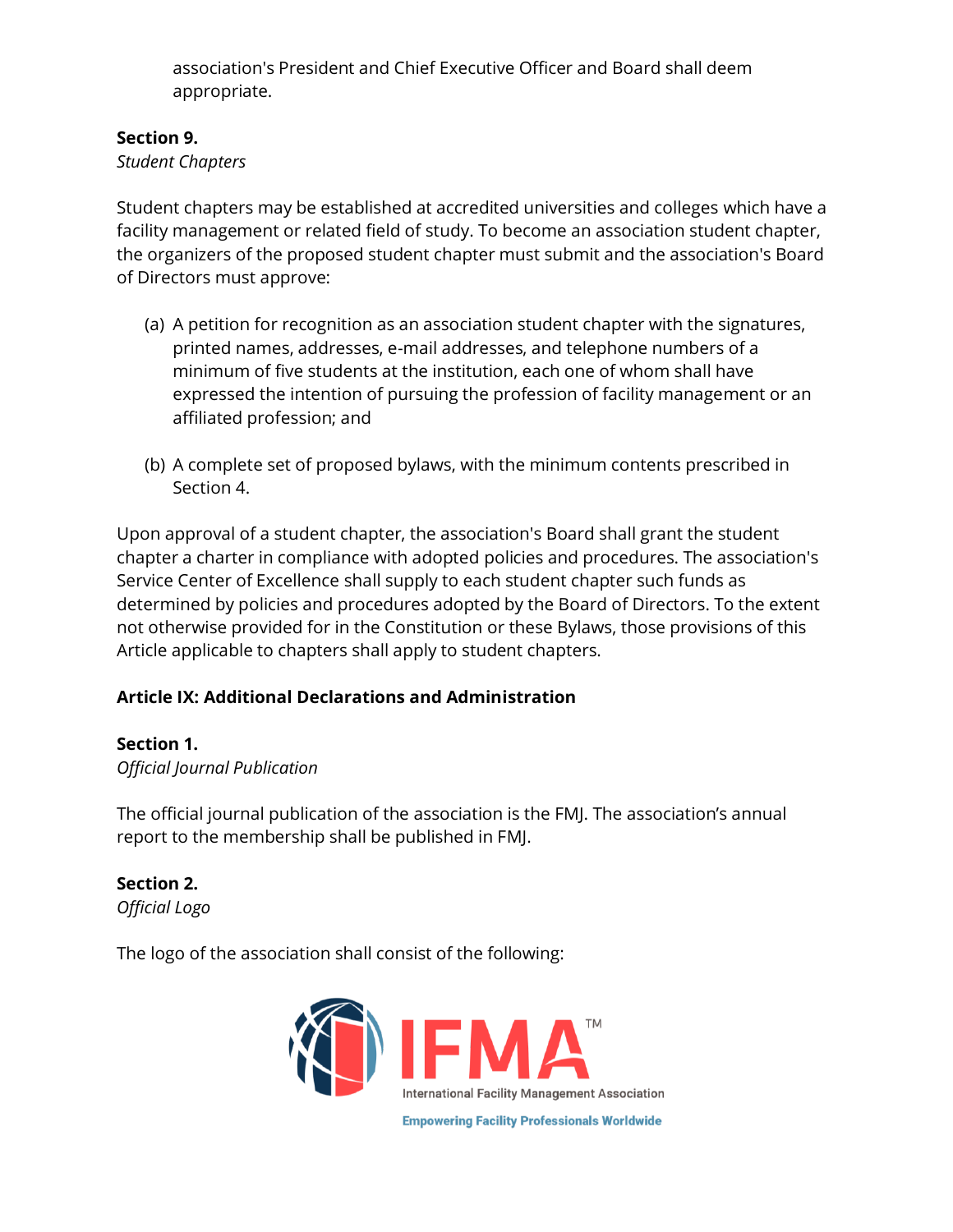This logo and designation may not be used by any person, company, business, organization or group for any purpose without the express written consent of the association.

### **Section 3.**

### *Parliamentary Authority*

The rules contained in the current edition of "Robert's Rules of Order Newly Revised" shall govern the association, its Board, House of Delegates, committees and components in all cases in which they are applicable and in which they are not inconsistent with the Articles of Incorporation, the Constitution, these Bylaws, or any special rules of order that the association, the Executive Committee, the Board, the House of Delegates or such components may adopt for their own governance. Rules in the nature of rules of order contained in the Constitution and these Bylaws may not be suspended unless the rule provides for its own suspension.

# **Section 4.**

### *Definitions*

- (a) "Cause" for discipline, including expulsion from membership or removal from office, shall include, but is not limited to: violation of the association's Articles of Incorporation, Constitution, Bylaws, or adopted policies and procedures, including but not limited to the Code of Ethics, and conduct tending to injure the association's good name, disturb its well-being, or hamper its work.
- (b) "Member in good standing" shall mean a member who has neither voluntarily resigned from membership nor been expelled or suspended from membership.
- (c) "Past Chair" shall mean a member in good standing who served to the end of a term as Chair after election or succession. "Immediate Past Chair" shall mean the Past Chair, if any, who served immediately before the commencement of the current full annual officers' term, and who agrees to serve in the roles assigned by these Bylaws to the Immediate Past Chair.
- (d) "Components" (i.e., geographic chapters, student chapters, councils, communities) are operational groups within the association. The association's Board of Directors is authorized to form new components as needed and to determine the structure, qualifications, limitations and requirements of such components.
- (e) "Task Force" shall mean an action-oriented group that may consist of association members and non-members. The Chair with approval of the Executive Committee may establish a task force, appoint its members, determine its duration, monitor its progress and terminate its function, and each task force shall be responsible to the Executive Committee. The charge of a task force may include addressing specific goals, completing a specific task or considering a particular issue.

# **Section 5.**